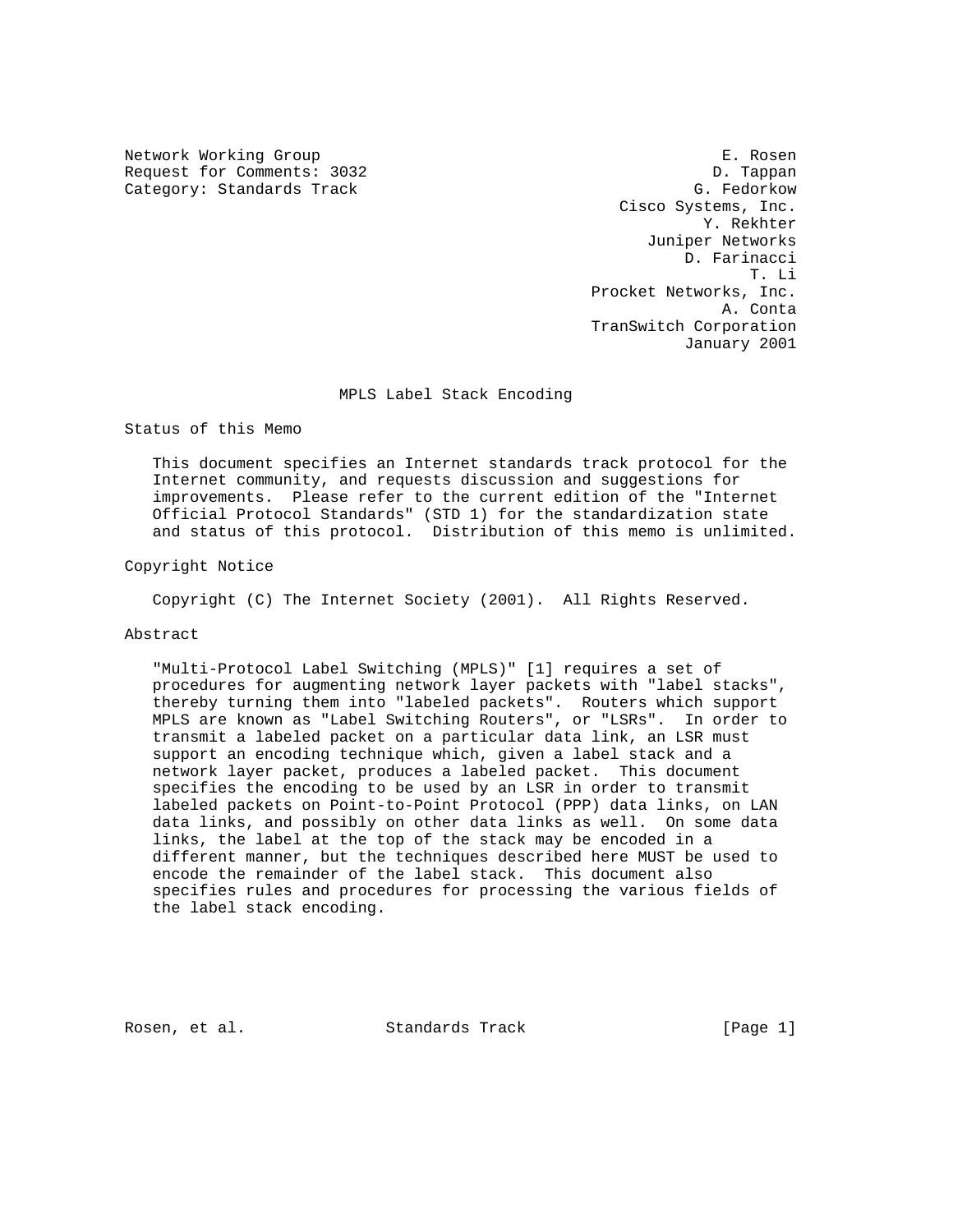Table of Contents

| $\mathbf{1}$   |                                                             |                 |
|----------------|-------------------------------------------------------------|-----------------|
| 1.1            | Specification of Requirements                               | $\overline{3}$  |
| $\overline{a}$ |                                                             | $\overline{3}$  |
| 2.1            | Encoding the Label Stack                                    | $\overline{3}$  |
| 2.2            | Determining the Network Layer Protocol                      | 5               |
| 2.3            | Generating ICMP Messages for Labeled IP Packets             | $6\phantom{1}$  |
| 2.3.1          | Tunneling through a Transit Routing Domain                  | $7\phantom{.0}$ |
| 2.3.2          | Tunneling Private Addresses through a Public Backbone       | $\overline{7}$  |
| 2.4            | Processing the Time to Live Field                           | 8               |
| 2.4.1          | Definitions                                                 | 8               |
| 2.4.2          | Protocol-independent rules  8                               |                 |
| 2.4.3          |                                                             |                 |
| 2.4.4          | Translating Between Different Encapsulations  9             |                 |
| 3              | Fragmentation and Path MTU Discovery  10                    |                 |
| 3.1            |                                                             |                 |
| 3.2            | Maximum Initially Labeled IP Datagram Size  12              |                 |
| 3.3            | When are Labeled IP Datagrams Too Big? $\ldots$ 13          |                 |
| 3.4            | Processing Labeled IPv4 Datagrams which are Too Big  13     |                 |
| 3.5            | Processing Labeled IPv6 Datagrams which are Too Big  14     |                 |
| 3.6            | Implications with respect to Path MTU Discovery  15         |                 |
| $\overline{4}$ | Transporting Labeled Packets over PPP  16                   |                 |
| 4.1            | Introduction                                                |                 |
| 4.2            | A PPP Network Control Protocol for MPLS  17                 |                 |
| 4.3            | Sending Labeled Packets  18                                 |                 |
| 4.4            | Label Switching Control Protocol Configuration Options . 18 |                 |
| 5              | Transporting Labeled Packets over LAN Media  18             |                 |
| 6              |                                                             |                 |
| 7              |                                                             |                 |
| 8              |                                                             |                 |
| 9              |                                                             |                 |
| 1 O            |                                                             |                 |
| 11             | Full Copyright Statement  23                                |                 |

## 1. Introduction

 "Multi-Protocol Label Switching (MPLS)" [1] requires a set of procedures for augmenting network layer packets with "label stacks", thereby turning them into "labeled packets". Routers which support MPLS are known as "Label Switching Routers", or "LSRs". In order to transmit a labeled packet on a particular data link, an LSR must support an encoding technique which, given a label stack and a network layer packet, produces a labeled packet.

Rosen, et al. Standards Track [Page 2]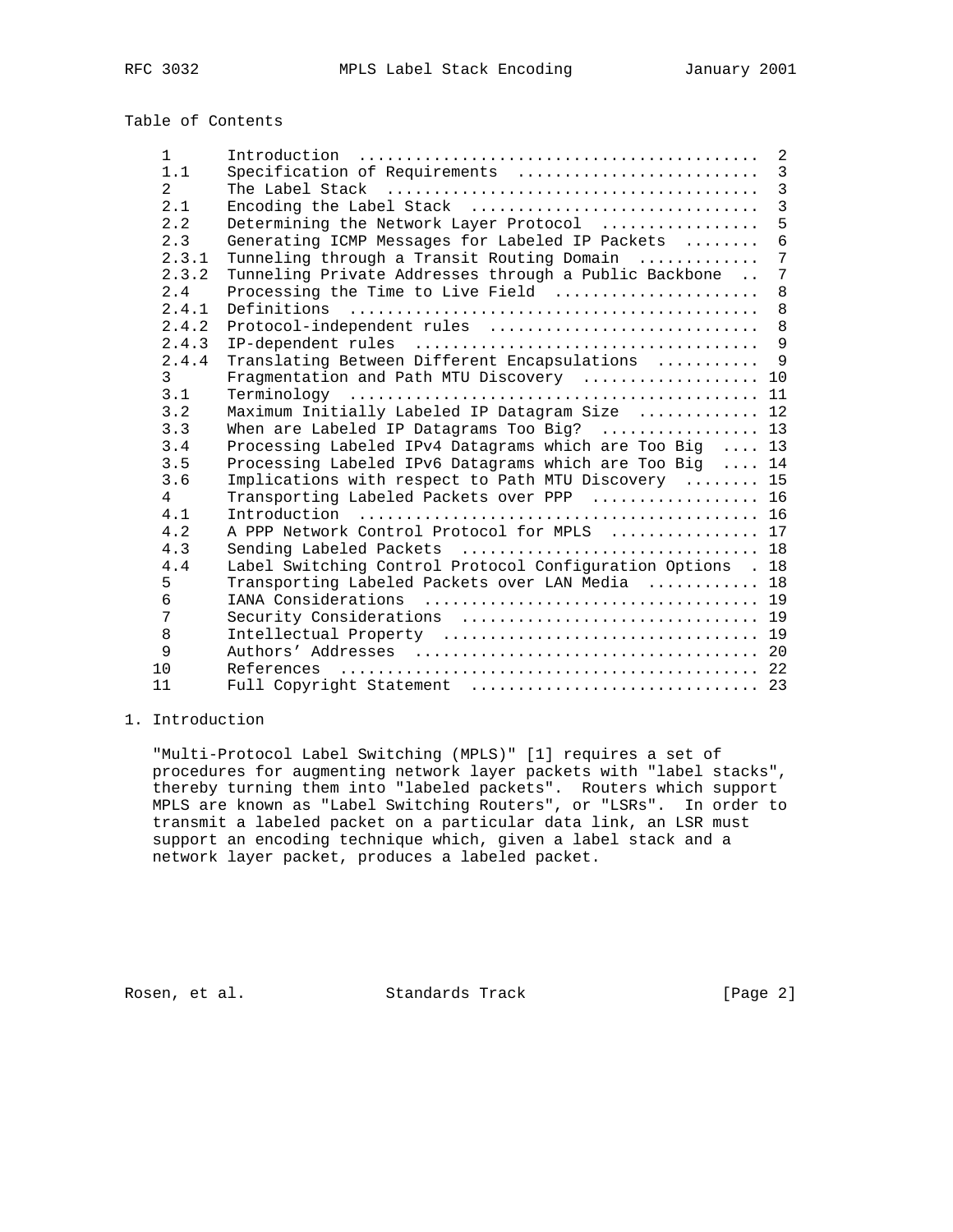This document specifies the encoding to be used by an LSR in order to transmit labeled packets on PPP data links and on LAN data links. The specified encoding may also be useful for other data links as well.

 This document also specifies rules and procedures for processing the various fields of the label stack encoding. Since MPLS is independent of any particular network layer protocol, the majority of such procedures are also protocol-independent. A few, however, do differ for different protocols. In this document, we specify the protocol-independent procedures, and we specify the protocol dependent procedures for IPv4 and IPv6.

 LSRs that are implemented on certain switching devices (such as ATM switches) may use different encoding techniques for encoding the top one or two entries of the label stack. When the label stack has additional entries, however, the encoding technique described in this document MUST be used for the additional label stack entries.

1.1. Specification of Requirements

 The key words "MUST", "MUST NOT", "REQUIRED", "SHALL", "SHALL NOT", "SHOULD", "SHOULD NOT", "RECOMMENDED", "MAY", and "OPTIONAL" in this document are to be interpreted as described in RFC 2119 [2].

- 2. The Label Stack
- 2.1. Encoding the Label Stack

 The label stack is represented as a sequence of "label stack entries". Each label stack entry is represented by 4 octets. This is shown in Figure 1.

0  $1$  2 3 0 1 2 3 4 5 6 7 8 9 0 1 2 3 4 5 6 7 8 9 0 1 2 3 4 5 6 7 8 9 0 1 +-+-+-+-+-+-+-+-+-+-+-+-+-+-+-+-+-+-+-+-+-+-+-+-+-+-+-+-+-+-+-+-+ Label Label  $|$  Exp  $|S|$  TTL  $|$  Stack +-+-+-+-+-+-+-+-+-+-+-+-+-+-+-+-+-+-+-+-+-+-+-+-+-+-+-+-+-+-+-+-+ Entry

|       | Label: Label Value, 20 bits |
|-------|-----------------------------|
| Exp:  | Experimental Use, 3 bits    |
| S:    | Bottom of Stack, 1 bit      |
| TTT.: | Time to Live, 8 bits        |

Figure 1

Rosen, et al. Standards Track [Page 3]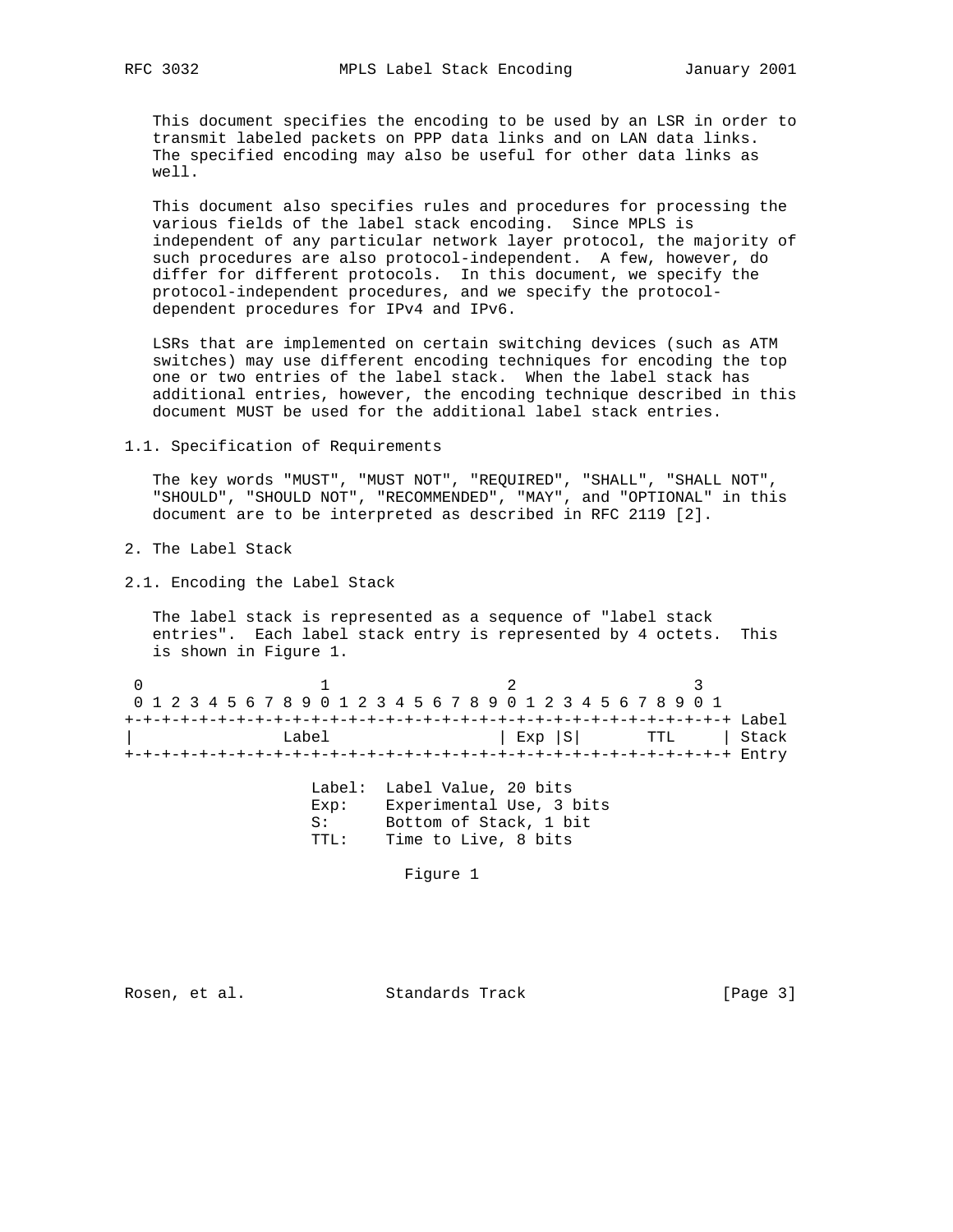The label stack entries appear AFTER the data link layer headers, but BEFORE any network layer headers. The top of the label stack appears earliest in the packet, and the bottom appears latest. The network layer packet immediately follows the label stack entry which has the S bit set.

Each label stack entry is broken down into the following fields:

1. Bottom of Stack (S)

 This bit is set to one for the last entry in the label stack (i.e., for the bottom of the stack), and zero for all other label stack entries.

2. Time to Live (TTL)

 This eight-bit field is used to encode a time-to-live value. The processing of this field is described in section 2.4.

3. Experimental Use

This three-bit field is reserved for experimental use.

4. Label Value

This 20-bit field carries the actual value of the Label.

 When a labeled packet is received, the label value at the top of the stack is looked up. As a result of a successful lookup one learns:

- a) the next hop to which the packet is to be forwarded;
- b) the operation to be performed on the label stack before forwarding; this operation may be to replace the top label stack entry with another, or to pop an entry off the label stack, or to replace the top label stack entry and then to push one or more additional entries on the label stack.

 In addition to learning the next hop and the label stack operation, one may also learn the outgoing data link encapsulation, and possibly other information which is needed in order to properly forward the packet.

Rosen, et al. Standards Track [Page 4]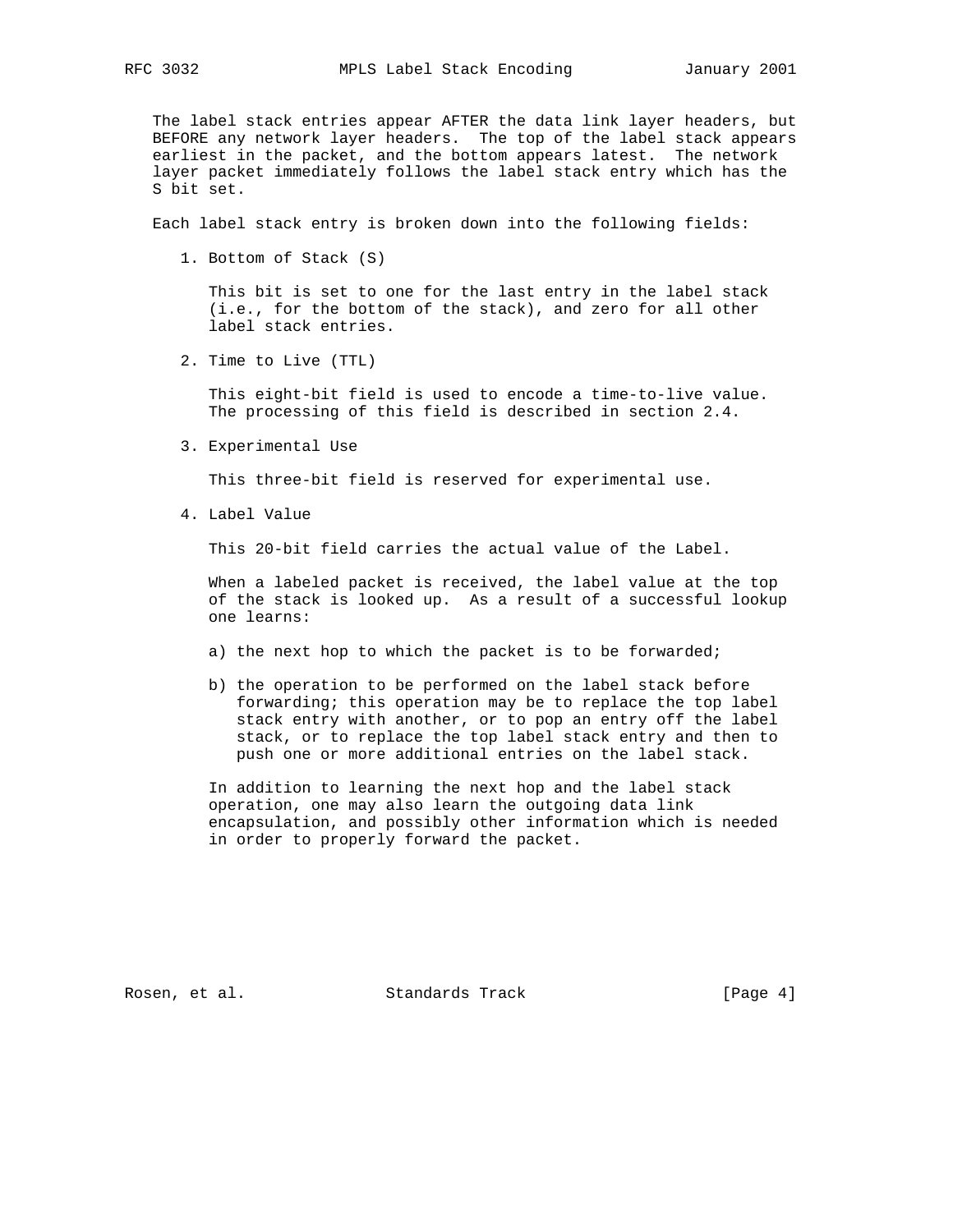There are several reserved label values:

- i. A value of 0 represents the "IPv4 Explicit NULL Label". This label value is only legal at the bottom of the label stack. It indicates that the label stack must be popped, and the forwarding of the packet must then be based on the IPv4 header.
- ii. A value of 1 represents the "Router Alert Label". This label value is legal anywhere in the label stack except at the bottom. When a received packet contains this label value at the top of the label stack, it is delivered to a local software module for processing. The actual forwarding of the packet is determined by the label beneath it in the stack. However, if the packet is forwarded further, the Router Alert Label should be pushed back onto the label stack before forwarding. The use of this label is analogous to the use of the "Router Alert Option" in IP packets [5]. Since this label cannot occur at the bottom of the stack, it is not associated with a particular network layer protocol.
- iii. A value of 2 represents the "IPv6 Explicit NULL Label". This label value is only legal at the bottom of the label stack. It indicates that the label stack must be popped, and the forwarding of the packet must then be based on the IPv6 header.
- iv. A value of 3 represents the "Implicit NULL Label". This is a label that an LSR may assign and distribute, but which never actually appears in the encapsulation. When an LSR would otherwise replace the label at the top of the stack with a new label, but the new label is "Implicit NULL", the LSR will pop the stack instead of doing the replacement. Although this value may never appear in the encapsulation, it needs to be specified in the Label Distribution Protocol, so a value is reserved.
- v. Values 4-15 are reserved.
- 2.2. Determining the Network Layer Protocol

 When the last label is popped from a packet's label stack (resulting in the stack being emptied), further processing of the packet is based on the packet's network layer header. The LSR which pops the last label off the stack must therefore be able to identify the packet's network layer protocol. However, the label stack does not contain any field which explicitly identifies the network layer

Rosen, et al. Standards Track [Page 5]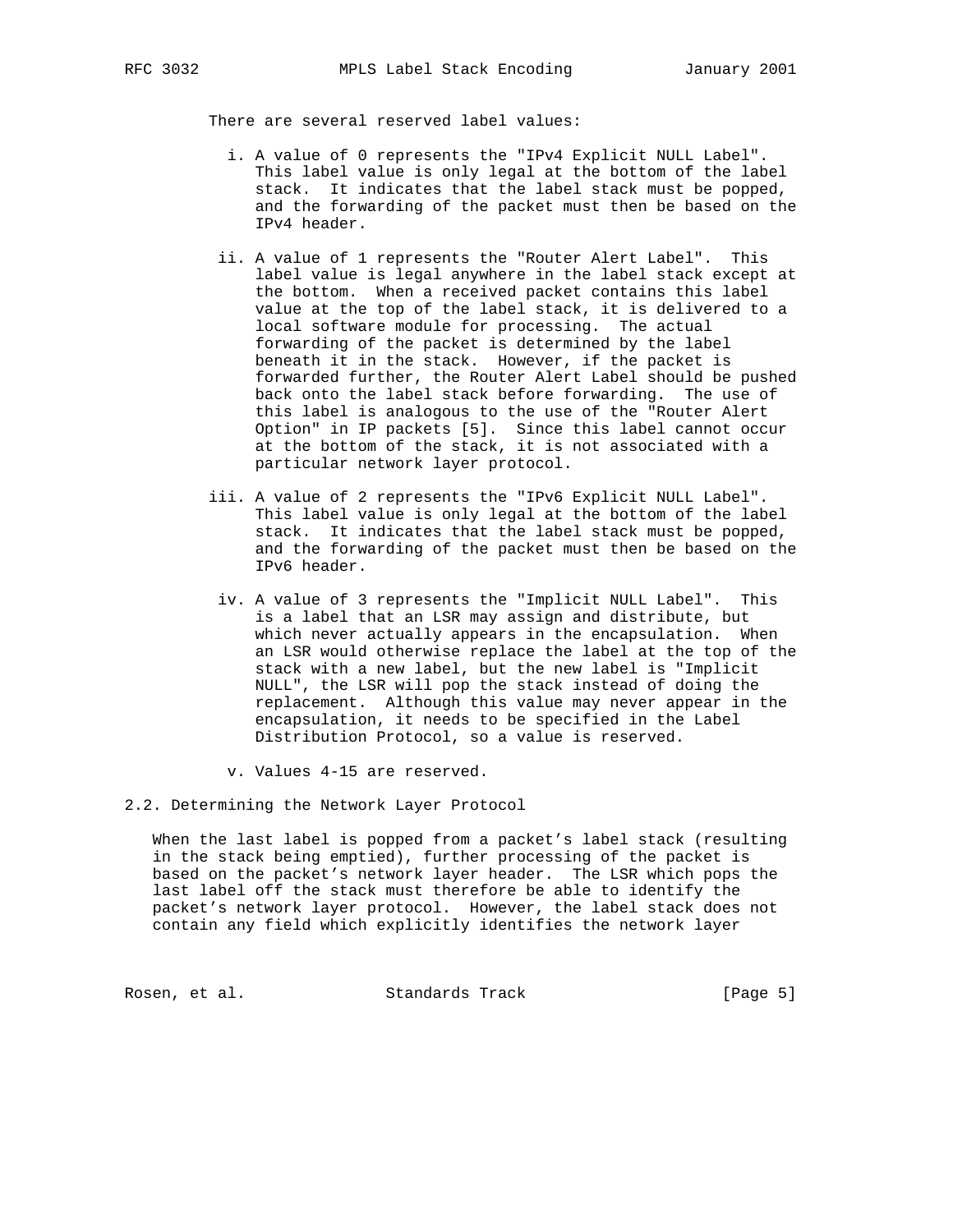protocol. This means that the identity of the network layer protocol must be inferable from the value of the label which is popped from the bottom of the stack, possibly along with the contents of the network layer header itself.

 Therefore, when the first label is pushed onto a network layer packet, either the label must be one which is used ONLY for packets of a particular network layer, or the label must be one which is used ONLY for a specified set of network layer protocols, where packets of the specified network layers can be distinguished by inspection of the network layer header. Furthermore, whenever that label is replaced by another label value during a packet's transit, the new value must also be one which meets the same criteria. If these conditions are not met, the LSR which pops the last label off a packet will not be able to identify the packet's network layer protocol.

 Adherence to these conditions does not necessarily enable intermediate nodes to identify a packet's network layer protocol. Under ordinary conditions, this is not necessary, but there are error conditions under which it is desirable. For instance, if an intermediate LSR determines that a labeled packet is undeliverable, it may be desirable for that LSR to generate error messages which are specific to the packet's network layer. The only means the intermediate LSR has for identifying the network layer is inspection of the top label and the network layer header. So if intermediate nodes are to be able to generate protocol-specific error messages for labeled packets, all labels in the stack must meet the criteria specified above for labels which appear at the bottom of the stack.

 If a packet cannot be forwarded for some reason (e.g., it exceeds the data link MTU), and either its network layer protocol cannot be identified, or there are no specified protocol-dependent rules for handling the error condition, then the packet MUST be silently discarded.

2.3. Generating ICMP Messages for Labeled IP Packets

 Section 2.4 and section 3 discuss situations in which it is desirable to generate ICMP messages for labeled IP packets. In order for a particular LSR to be able to generate an ICMP packet and have that packet sent to the source of the IP packet, two conditions must hold:

- 1. it must be possible for that LSR to determine that a particular labeled packet is an IP packet;
- 2. it must be possible for that LSR to route to the packet's IP source address.

Rosen, et al. Standards Track [Page 6]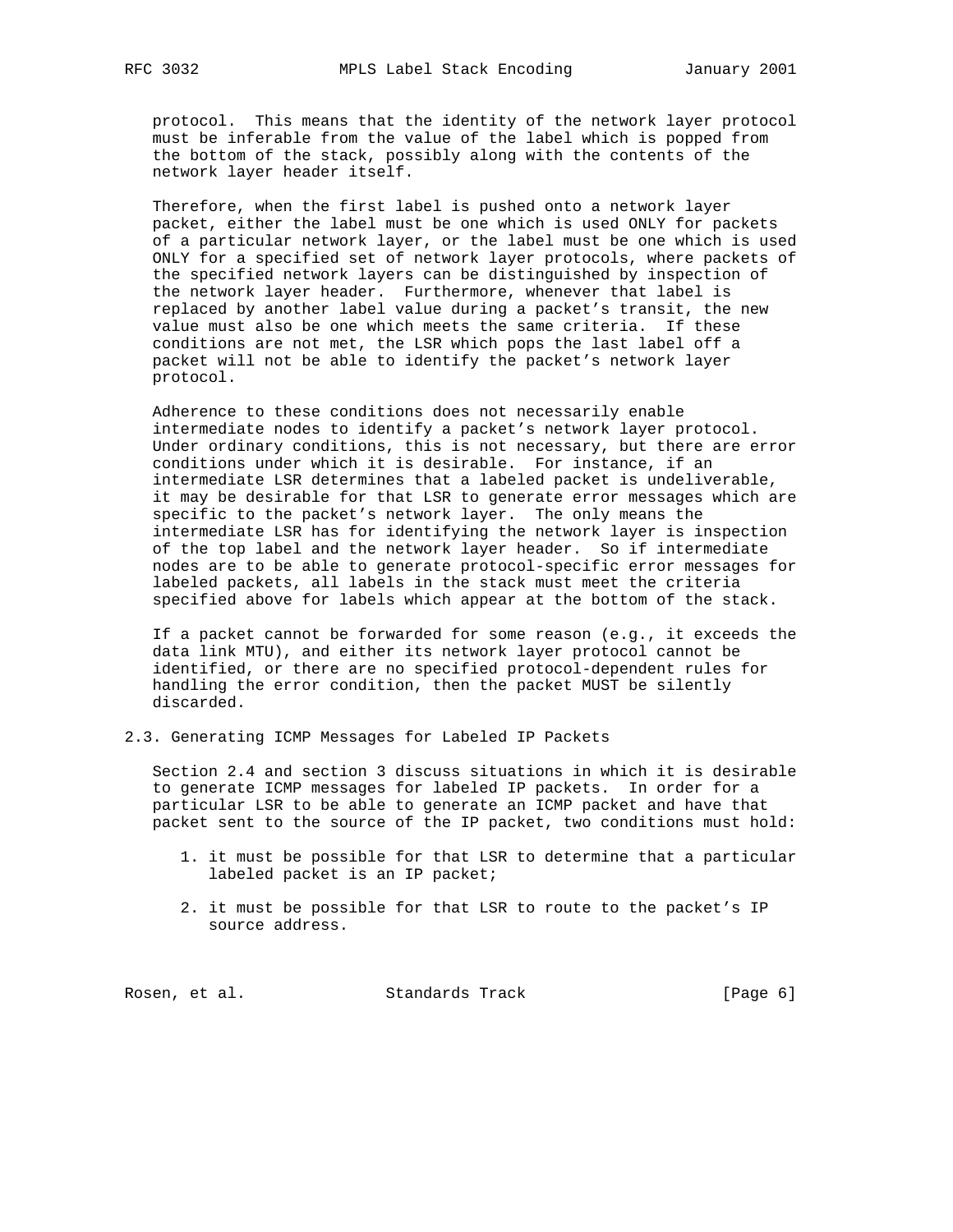Condition 1 is discussed in section 2.2. The following two subsections discuss condition 2. However, there will be some cases in which condition 2 does not hold at all, and in these cases it will not be possible to generate the ICMP message.

2.3.1. Tunneling through a Transit Routing Domain

 Suppose one is using MPLS to "tunnel" through a transit routing domain, where the external routes are not leaked into the domain's interior routers. For example, the interior routers may be running OSPF, and may only know how to reach destinations within that OSPF domain. The domain might contain several Autonomous System Border Routers (ASBRs), which talk BGP to each other. However, in this example the routes from BGP are not distributed into OSPF, and the LSRs which are not ASBRs do not run BGP.

 In this example, only an ASBR will know how to route to the source of some arbitrary packet. If an interior router needs to send an ICMP message to the source of an IP packet, it will not know how to route the ICMP message.

 One solution is to have one or more of the ASBRs inject "default" into the IGP. (N.B.: this does NOT require that there be a "default" carried by BGP.) This would then ensure that any unlabeled packet which must leave the domain (such as an ICMP packet) gets sent to a router which has full routing information. The routers with full routing information will label the packets before sending them back through the transit domain, so the use of default routing within the transit domain does not cause any loops.

 This solution only works for packets which have globally unique addresses, and for networks in which all the ASBRs have complete routing information. The next subsection describes a solution which works when these conditions do not hold.

2.3.2. Tunneling Private Addresses through a Public Backbone

 In some cases where MPLS is used to tunnel through a routing domain, it may not be possible to route to the source address of a fragmented packet at all. This would be the case, for example, if the IP addresses carried in the packet were private (i.e., not globally unique) addresses, and MPLS were being used to tunnel those packets through a public backbone. Default routing to an ASBR will not work in this environment.

 In this environment, in order to send an ICMP message to the source of a packet, one can copy the label stack from the original packet to the ICMP message, and then label switch the ICMP message. This will

Rosen, et al. Standards Track [Page 7]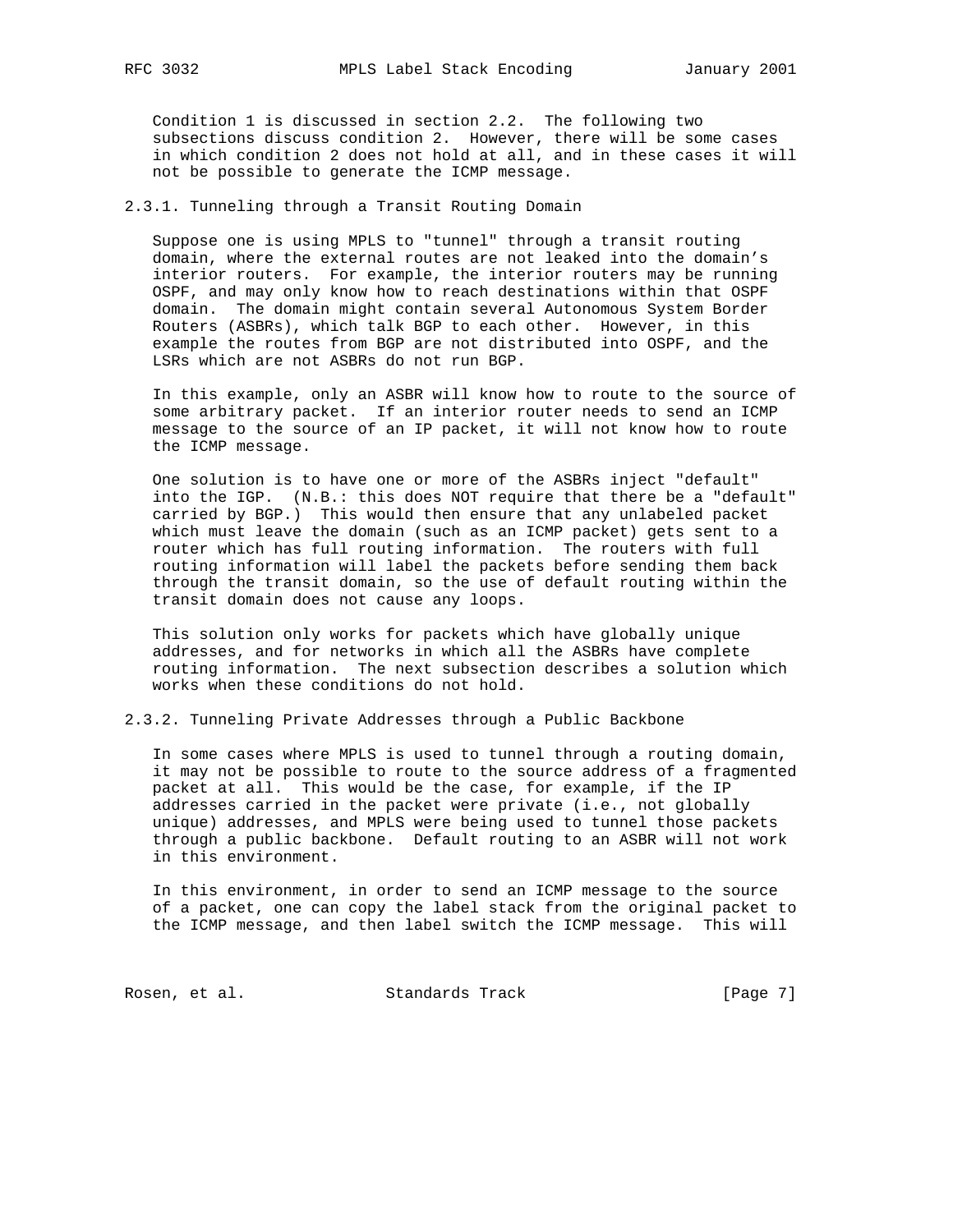cause the message to proceed in the direction of the original packet's destination, rather than its source. Unless the message is label switched all the way to the destination host, it will end up, unlabeled, in a router which does know how to route to the source of original packet, at which point the message will be sent in the proper direction.

 This technique can be very useful if the ICMP message is a "Time Exceeded" message or a "Destination Unreachable because fragmentation needed and DF set" message.

 When copying the label stack from the original packet to the ICMP message, the label values must be copied exactly, but the TTL values in the label stack should be set to the TTL value that is placed in the IP header of the ICMP message. This TTL value should be long enough to allow the circuitous route that the ICMP message will need to follow.

 Note that if a packet's TTL expiration is due to the presence of a routing loop, then if this technique is used, the ICMP message may loop as well. Since an ICMP message is never sent as a result of receiving an ICMP message, and since many implementations throttle the rate at which ICMP messages can be generated, this is not expected to pose a problem.

- 2.4. Processing the Time to Live Field
- 2.4.1. Definitions

 The "incoming TTL" of a labeled packet is defined to be the value of the TTL field of the top label stack entry when the packet is received.

 The "outgoing TTL" of a labeled packet is defined to be the larger of:

 a) one less than the incoming TTL, b) zero.

2.4.2. Protocol-independent rules

 If the outgoing TTL of a labeled packet is 0, then the labeled packet MUST NOT be further forwarded; nor may the label stack be stripped off and the packet forwarded as an unlabeled packet. The packet's lifetime in the network is considered to have expired.

Rosen, et al. Standards Track [Page 8]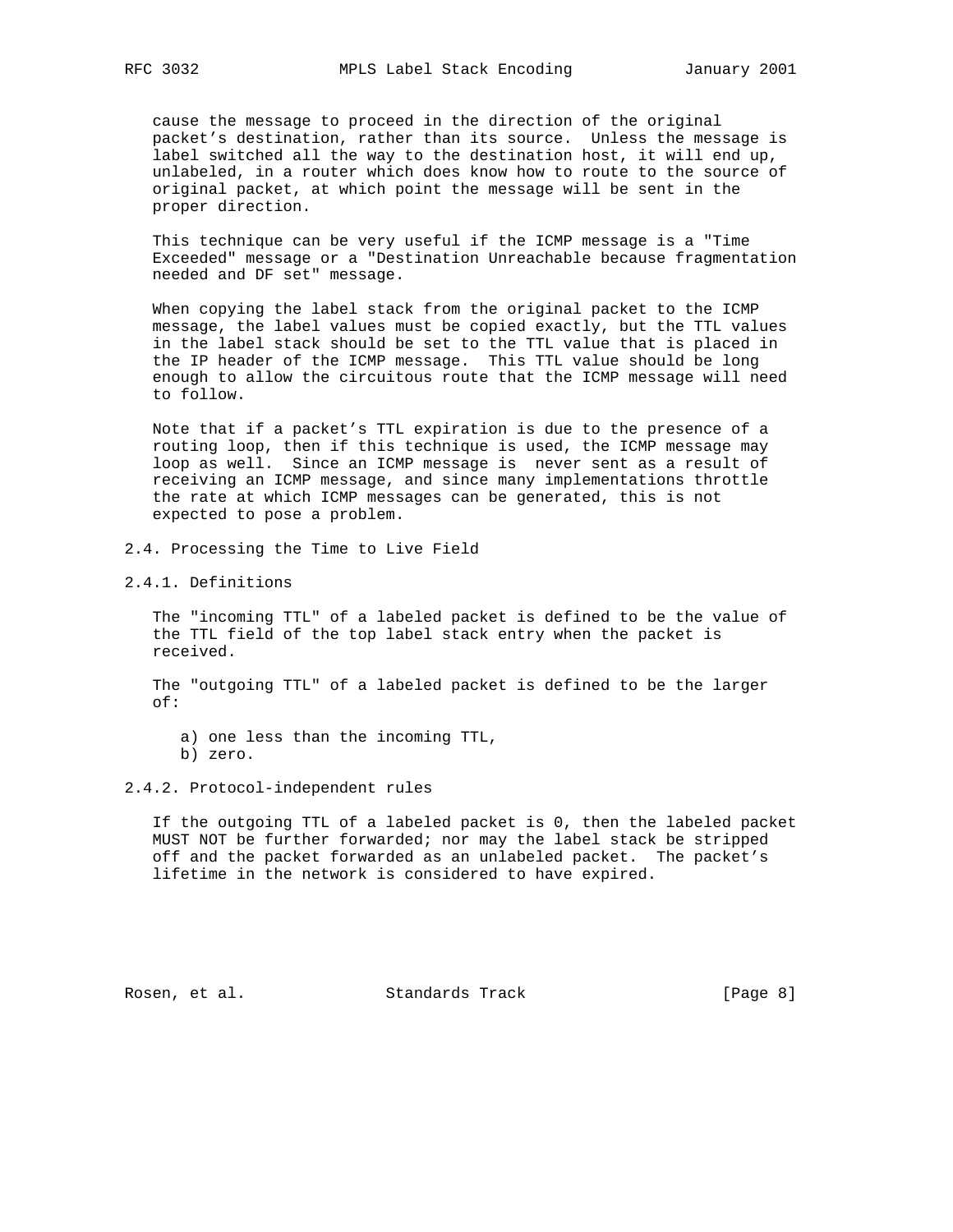Depending on the label value in the label stack entry, the packet MAY be simply discarded, or it may be passed to the appropriate "ordinary" network layer for error processing (e.g., for the generation of an ICMP error message, see section 2.3).

 When a labeled packet is forwarded, the TTL field of the label stack entry at the top of the label stack MUST be set to the outgoing TTL value.

 Note that the outgoing TTL value is a function solely of the incoming TTL value, and is independent of whether any labels are pushed or popped before forwarding. There is no significance to the value of the TTL field in any label stack entry which is not at the top of the stack.

2.4.3. IP-dependent rules

 We define the "IP TTL" field to be the value of the IPv4 TTL field, or the value of the IPv6 Hop Limit field, whichever is applicable.

 When an IP packet is first labeled, the TTL field of the label stack entry MUST BE set to the value of the IP TTL field. (If the IP TTL field needs to be decremented, as part of the IP processing, it is assumed that this has already been done.)

 When a label is popped, and the resulting label stack is empty, then the value of the IP TTL field SHOULD BE replaced with the outgoing TTL value, as defined above. In IPv4 this also requires modification of the IP header checksum.

 It is recognized that there may be situations where a network administration prefers to decrement the IPv4 TTL by one as it traverses an MPLS domain, instead of decrementing the IPv4 TTL by the number of LSP hops within the domain.

2.4.4. Translating Between Different Encapsulations

 Sometimes an LSR may receive a labeled packet over, e.g., a label switching controlled ATM (LC-ATM) interface [9], and may need to send it out over a PPP or LAN link. Then the incoming packet will not be received using the encapsulation specified in this document, but the outgoing packet will be sent using the encapsulation specified in this document.

 In this case, the value of the "incoming TTL" is determined by the procedures used for carrying labeled packets on, e.g., LC-ATM interfaces. TTL processing then proceeds as described above.

Rosen, et al. Standards Track [Page 9]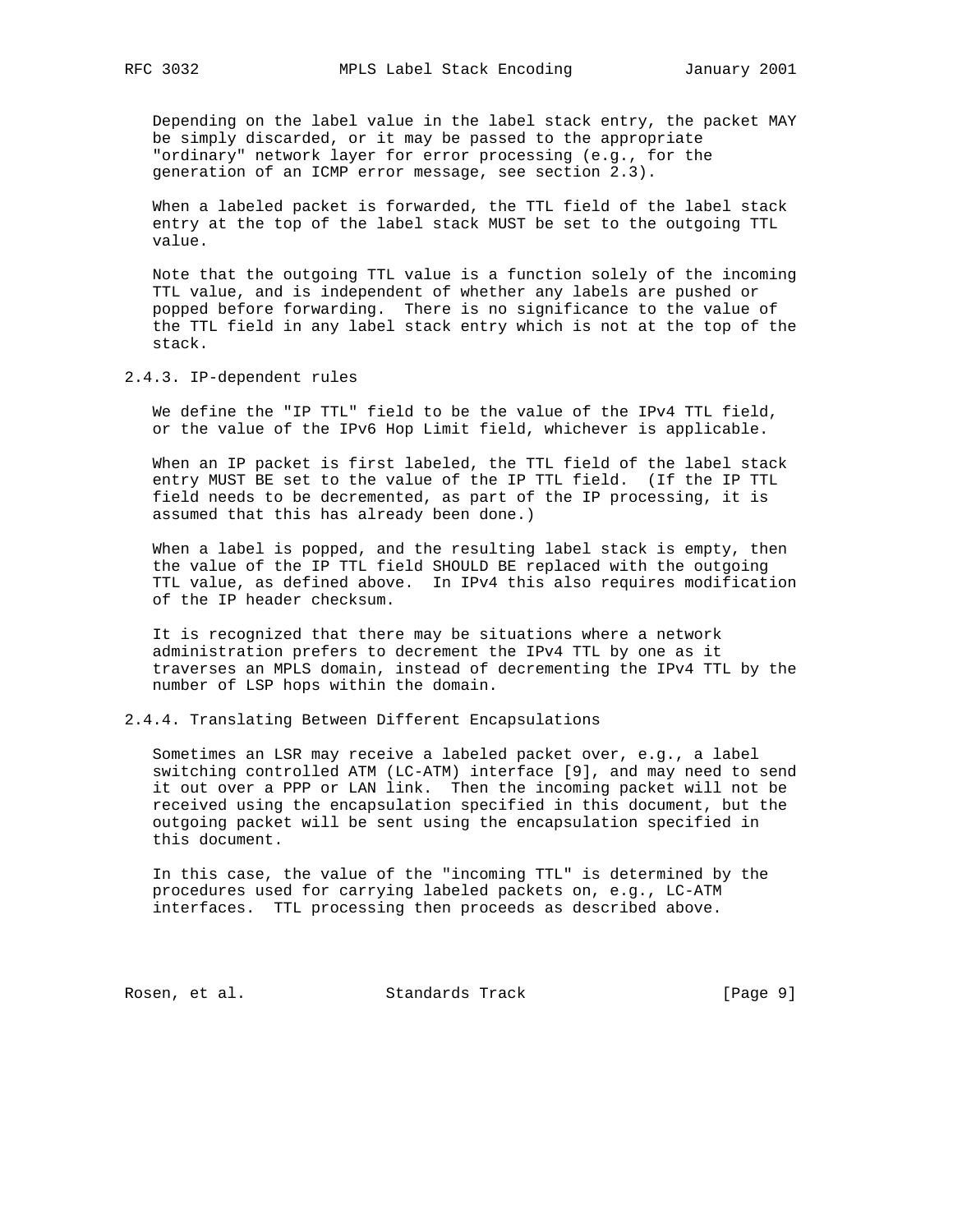Sometimes an LSR may receive a labeled packet over a PPP or a LAN link, and may need to send it out, say, an LC-ATM interface. Then the incoming packet will be received using the encapsulation specified in this document, but the outgoing packet will not be sent using the encapsulation specified in this document. In this case, the procedure for carrying the value of the "outgoing TTL" is determined by the procedures used for carrying labeled packets on, e.g., LC-ATM interfaces.

3. Fragmentation and Path MTU Discovery

 Just as it is possible to receive an unlabeled IP datagram which is too large to be transmitted on its output link, it is possible to receive a labeled packet which is too large to be transmitted on its output link.

 It is also possible that a received packet (labeled or unlabeled) which was originally small enough to be transmitted on that link becomes too large by virtue of having one or more additional labels pushed onto its label stack. In label switching, a packet may grow in size if additional labels get pushed on. Thus if one receives a labeled packet with a 1500-byte frame payload, and pushes on an additional label, one needs to forward it as frame with a 1504-byte payload.

 This section specifies the rules for processing labeled packets which are "too large". In particular, it provides rules which ensure that hosts implementing Path MTU Discovery [4], and hosts using IPv6 [7,8], will be able to generate IP datagrams that do not need fragmentation, even if those datagrams get labeled as they traverse the network.

 In general, IPv4 hosts which do not implement Path MTU Discovery [4] send IP datagrams which contain no more than 576 bytes. Since the MTUs in use on most data links today are 1500 bytes or more, the probability that such datagrams will need to get fragmented, even if they get labeled, is very small.

 Some hosts that do not implement Path MTU Discovery [4] will generate IP datagrams containing 1500 bytes, as long as the IP Source and Destination addresses are on the same subnet. These datagrams will not pass through routers, and hence will not get fragmented.

 Unfortunately, some hosts will generate IP datagrams containing 1500 bytes, as long the IP Source and Destination addresses have the same classful network number. This is the one case in which there is any risk of fragmentation when such datagrams get labeled. (Even so,

Rosen, et al. Standards Track [Page 10]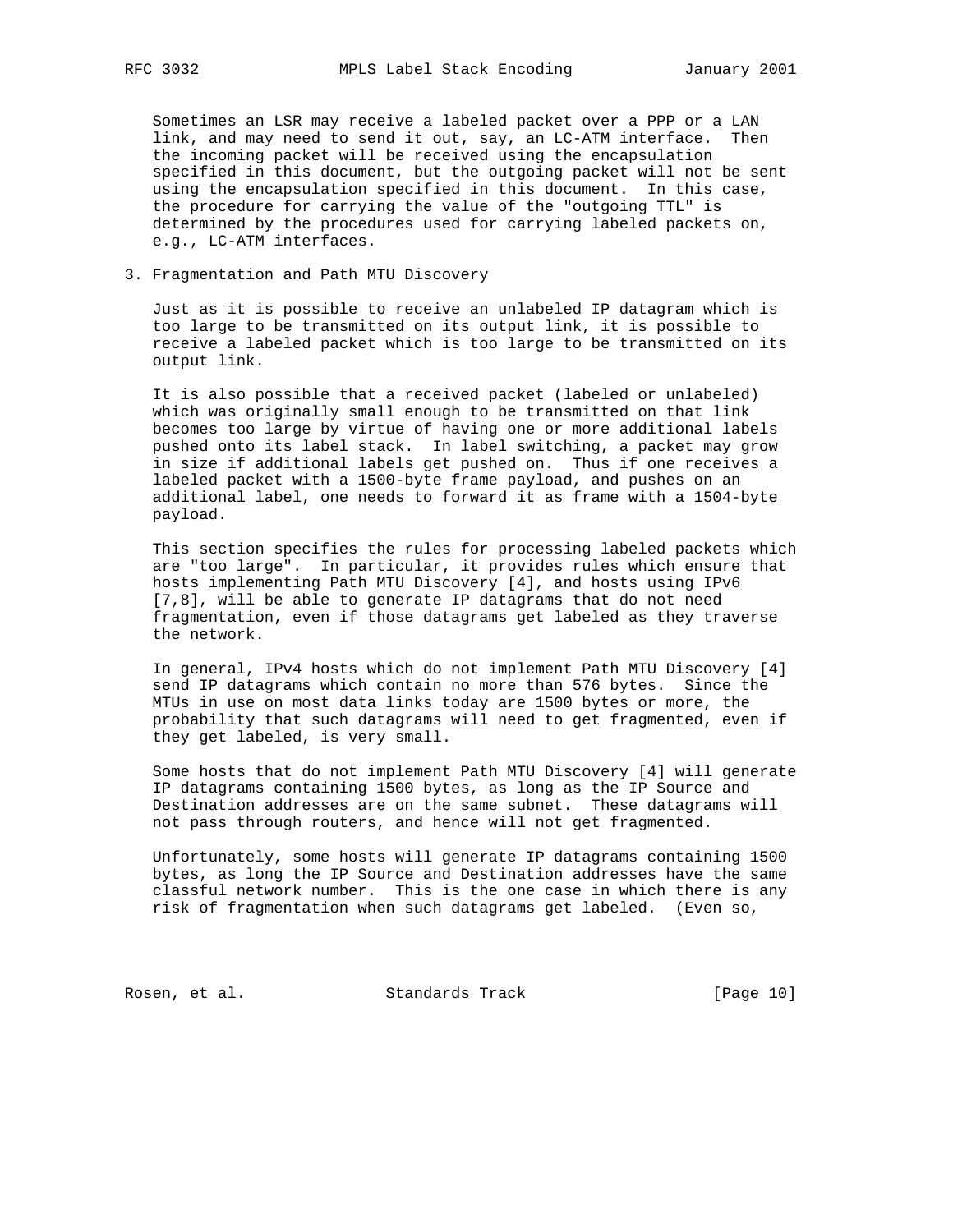fragmentation is not likely unless the packet must traverse an ethernet of some sort between the time it first gets labeled and the time it gets unlabeled.)

 This document specifies procedures which allow one to configure the network so that large datagrams from hosts which do not implement Path MTU Discovery get fragmented just once, when they are first labeled. These procedures make it possible (assuming suitable configuration) to avoid any need to fragment packets which have already been labeled.

3.1. Terminology

 With respect to a particular data link, we can use the following terms:

- Frame Payload:

 The contents of a data link frame, excluding any data link layer headers or trailers (e.g., MAC headers, LLC headers, 802.1Q headers, PPP header, frame check sequences, etc.).

 When a frame is carrying an unlabeled IP datagram, the Frame Payload is just the IP datagram itself. When a frame is carrying a labeled IP datagram, the Frame Payload consists of the label stack entries and the IP datagram.

- Conventional Maximum Frame Payload Size:

 The maximum Frame Payload size allowed by data link standards. For example, the Conventional Maximum Frame Payload Size for ethernet is 1500 bytes.

- True Maximum Frame Payload Size:

 The maximum size frame payload which can be sent and received properly by the interface hardware attached to the data link.

 On ethernet and 802.3 networks, it is believed that the True Maximum Frame Payload Size is 4-8 bytes larger than the Conventional Maximum Frame Payload Size (as long as neither an 802.1Q header nor an 802.1p header is present, and as long as neither can be added by a switch or bridge while a packet is in transit to its next hop). For example, it is believed that most ethernet equipment could correctly send and receive packets carrying a payload of 1504 or perhaps even 1508 bytes, at least, as long as the ethernet header does not have an 802.1Q or 802.1p field.

Rosen, et al. Standards Track [Page 11]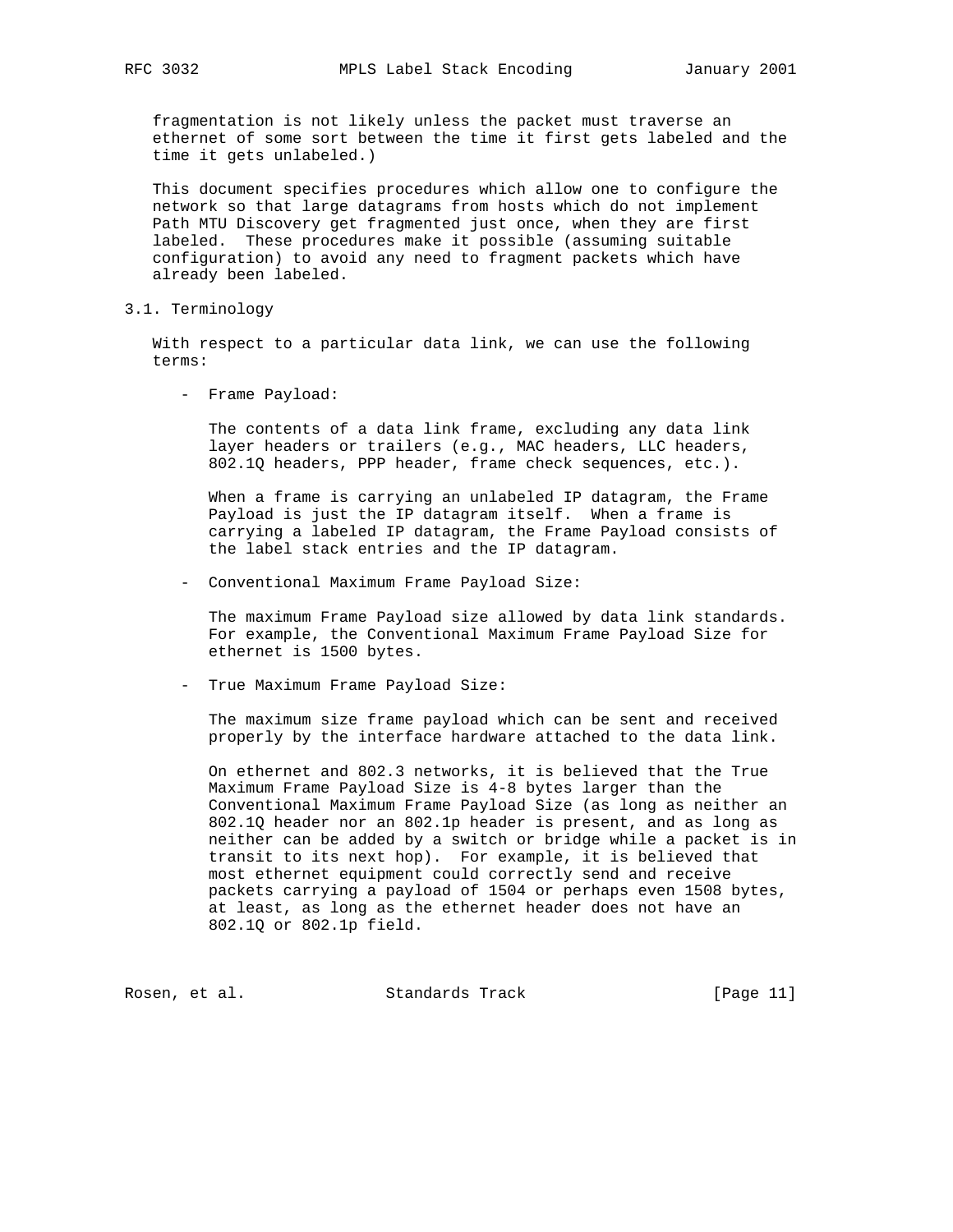On PPP links, the True Maximum Frame Payload Size may be virtually unbounded.

- Effective Maximum Frame Payload Size for Labeled Packets:

 This is either the Conventional Maximum Frame Payload Size or the True Maximum Frame Payload Size, depending on the capabilities of the equipment on the data link and the size of the data link header being used.

- Initially Labeled IP Datagram:

 Suppose that an unlabeled IP datagram is received at a particular LSR, and that the the LSR pushes on a label before forwarding the datagram. Such a datagram will be called an Initially Labeled IP Datagram at that LSR.

- Previously Labeled IP Datagram:

 An IP datagram which had already been labeled before it was received by a particular LSR.

3.2. Maximum Initially Labeled IP Datagram Size

Every LSR which is capable of

- a) receiving an unlabeled IP datagram,
- b) adding a label stack to the datagram, and
- c) forwarding the resulting labeled packet,

 SHOULD support a configuration parameter known as the "Maximum Initially Labeled IP Datagram Size", which can be set to a non negative value.

If this configuration parameter is set to zero, it has no effect.

 If it is set to a positive value, it is used in the following way. If:

- a) an unlabeled IP datagram is received, and
- b) that datagram does not have the DF bit set in its IP header, and
- c) that datagram needs to be labeled before being forwarded, and
- d) the size of the datagram (before labeling) exceeds the value of the parameter,

then

 a) the datagram must be broken into fragments, each of whose size is no greater than the value of the parameter, and

Rosen, et al. Standards Track [Page 12]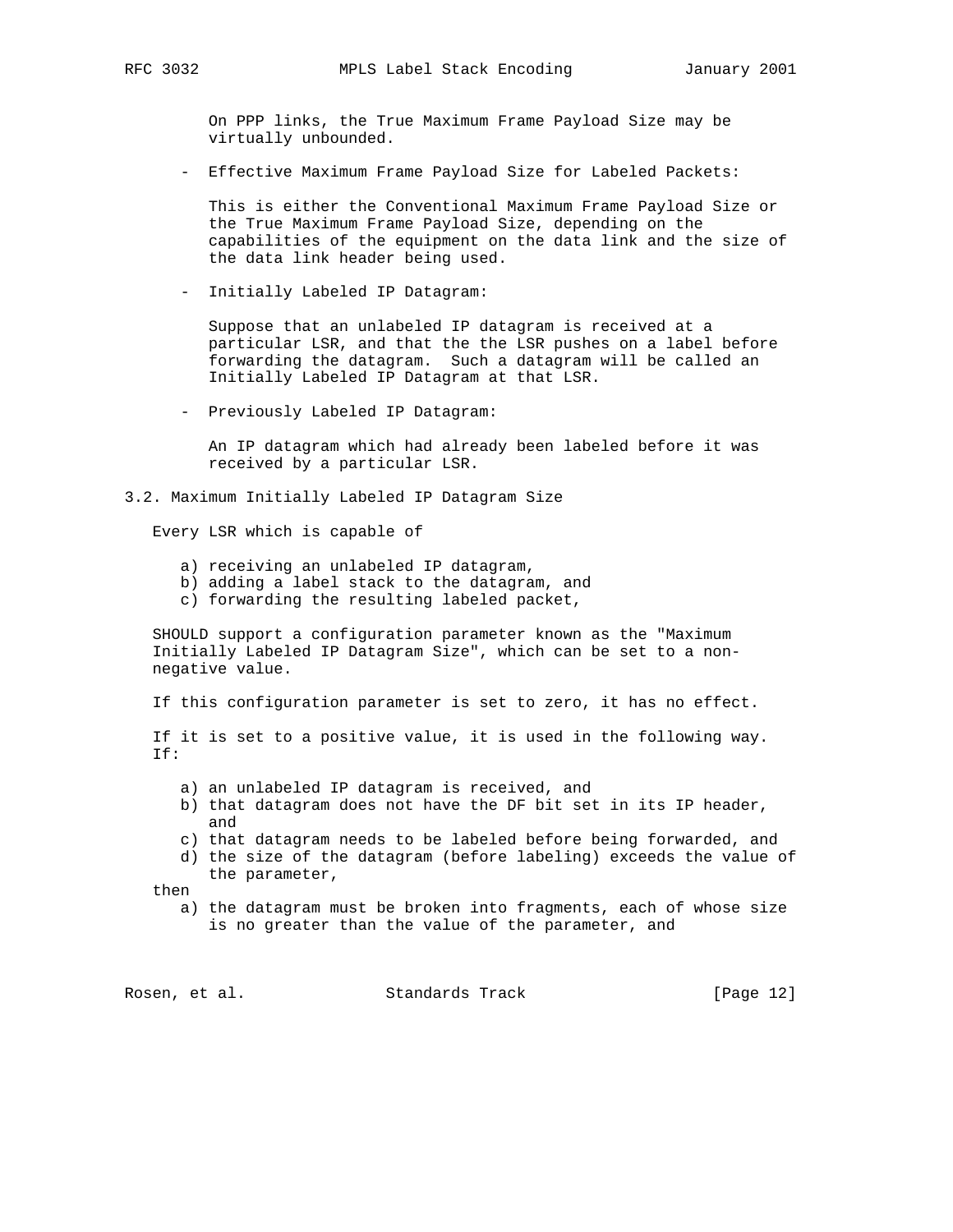b) each fragment must be labeled and then forwarded.

 For example, if this configuration parameter is set to a value of 1488, then any unlabeled IP datagram containing more than 1488 bytes will be fragmented before being labeled. Each fragment will be capable of being carried on a 1500-byte data link, without further fragmentation, even if as many as three labels are pushed onto its label stack.

 In other words, setting this parameter to a non-zero value allows one to eliminate all fragmentation of Previously Labeled IP Datagrams, but it may cause some unnecessary fragmentation of Initially Labeled IP Datagrams.

 Note that the setting of this parameter does not affect the processing of IP datagrams that have the DF bit set; hence the result of Path MTU discovery is unaffected by the setting of this parameter.

3.3. When are Labeled IP Datagrams Too Big?

 A labeled IP datagram whose size exceeds the Conventional Maximum Frame Payload Size of the data link over which it is to be forwarded MAY be considered to be "too big".

 A labeled IP datagram whose size exceeds the True Maximum Frame Payload Size of the data link over which it is to be forwarded MUST be considered to be "too big".

 A labeled IP datagram which is not "too big" MUST be transmitted without fragmentation.

3.4. Processing Labeled IPv4 Datagrams which are Too Big

 If a labeled IPv4 datagram is "too big", and the DF bit is not set in its IP header, then the LSR MAY silently discard the datagram.

 Note that discarding such datagrams is a sensible procedure only if the "Maximum Initially Labeled IP Datagram Size" is set to a non-zero value in every LSR in the network which is capable of adding a label stack to an unlabeled IP datagram.

 If the LSR chooses not to discard a labeled IPv4 datagram which is too big, or if the DF bit is set in that datagram, then it MUST execute the following algorithm:

1. Strip off the label stack entries to obtain the IP datagram.

Rosen, et al. Standards Track [Page 13]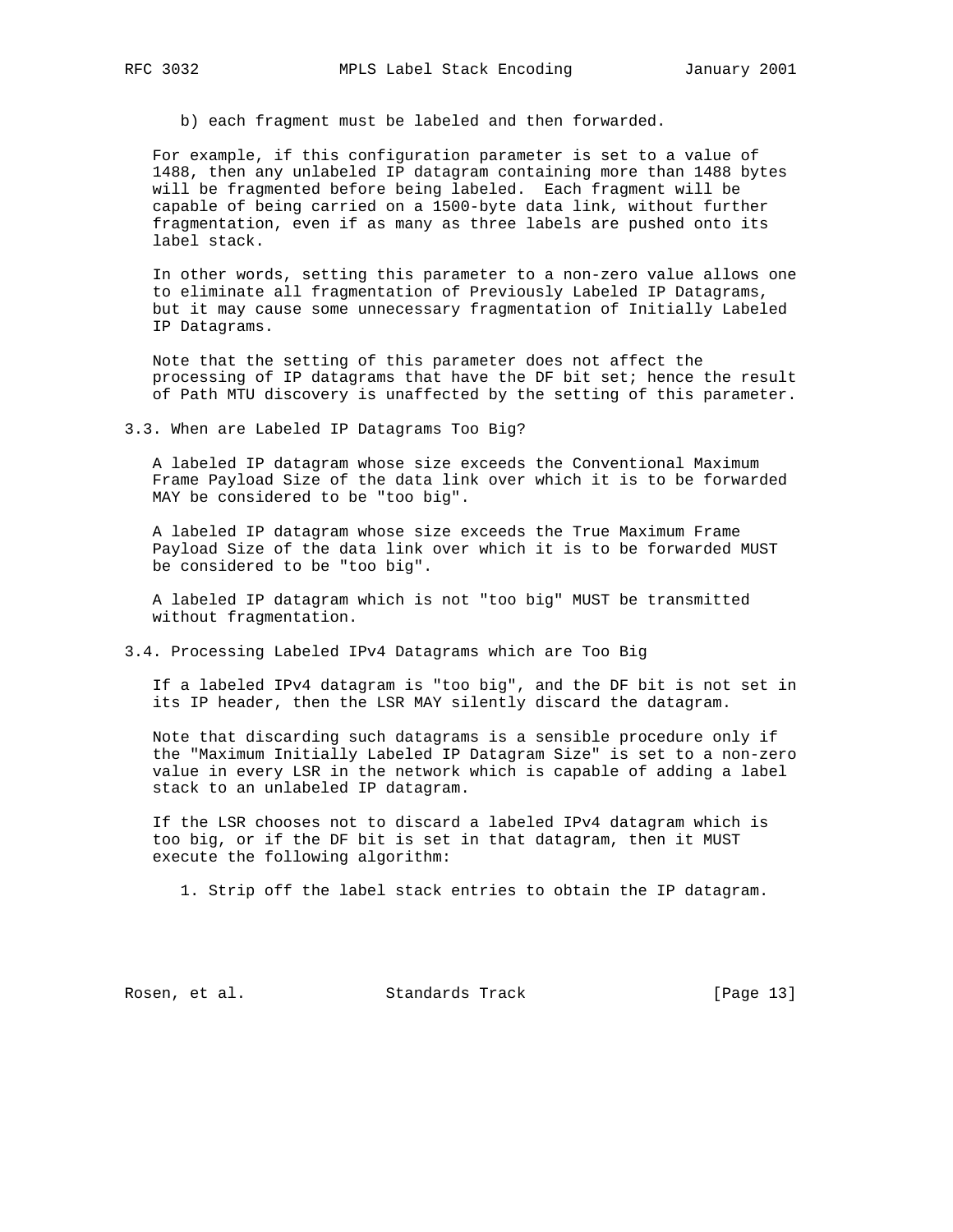- 2. Let N be the number of bytes in the label stack (i.e, 4 times the number of label stack entries).
- 3. If the IP datagram does NOT have the "Don't Fragment" bit set in its IP header:
	- a. convert it into fragments, each of which MUST be at least N bytes less than the Effective Maximum Frame Payload Size.
	- b. Prepend each fragment with the same label header that would have been on the original datagram had fragmentation not been necessary.
	- c. Forward the fragments
- 4. If the IP datagram has the "Don't Fragment" bit set in its IP header:
	- a. the datagram MUST NOT be forwarded
	- b. Create an ICMP Destination Unreachable Message:
		- i. set its Code field [3] to "Fragmentation Required and DF Set",
		- ii. set its Next-Hop MTU field [4] to the difference between the Effective Maximum Frame Payload Size and the value of N
	- c. If possible, transmit the ICMP Destination Unreachable Message to the source of the of the discarded datagram.
- 3.5. Processing Labeled IPv6 Datagrams which are Too Big

 To process a labeled IPv6 datagram which is too big, an LSR MUST execute the following algorithm:

- 1. Strip off the label stack entries to obtain the IP datagram.
- 2. Let N be the number of bytes in the label stack (i.e., 4 times the number of label stack entries).
- 3. If the IP datagram contains more than 1280 bytes (not counting the label stack entries), or if it does not contain a fragment header, then:

Rosen, et al. Standards Track [Page 14]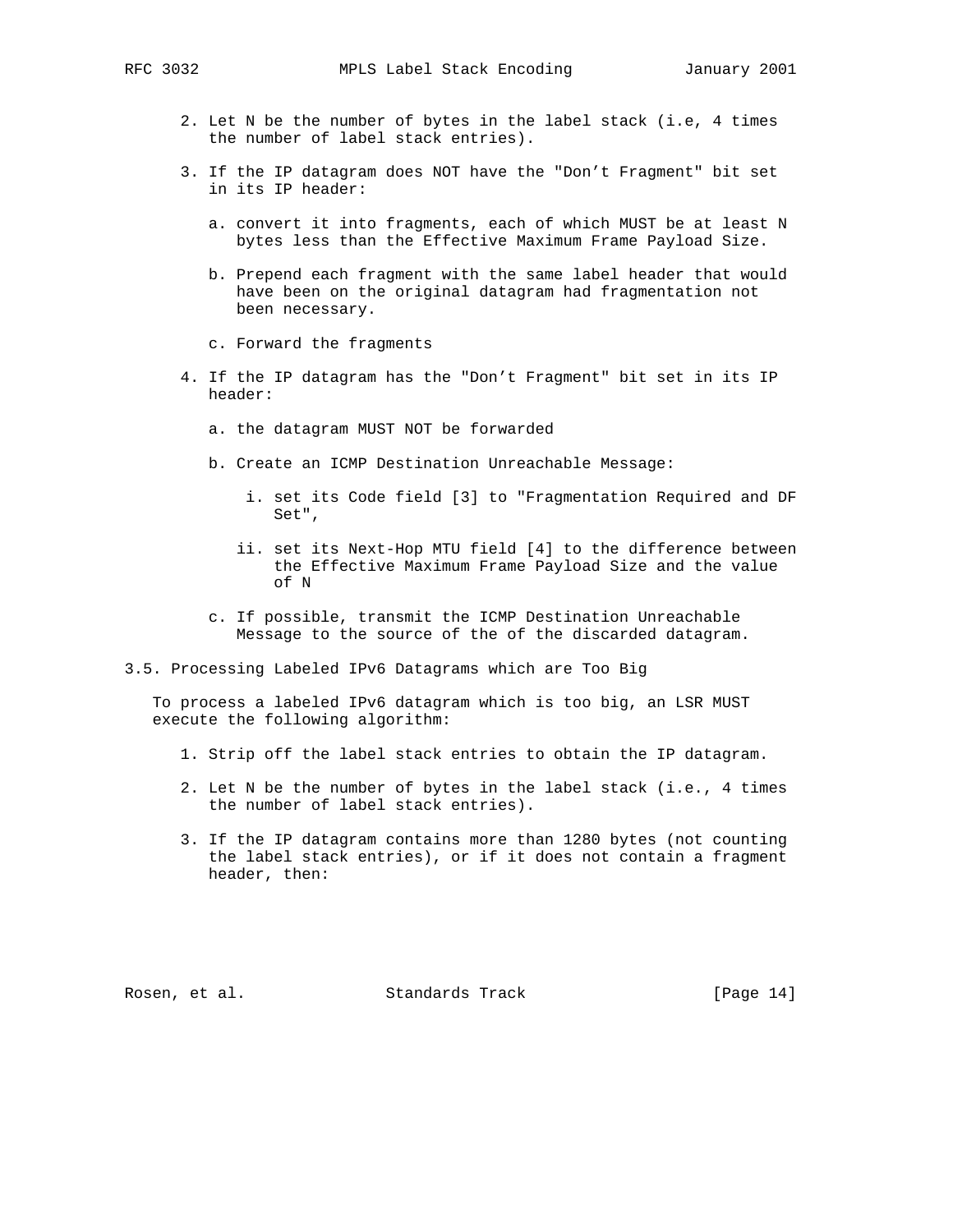- a. Create an ICMP Packet Too Big Message, and set its Next-Hop MTU field to the difference between the Effective Maximum Frame Payload Size and the value of N
- b. If possible, transmit the ICMP Packet Too Big Message to the source of the datagram.
- c. discard the labeled IPv6 datagram.
- 4. If the IP datagram is not larger than 1280 octets, and it contains a fragment header, then
	- a. Convert it into fragments, each of which MUST be at least N bytes less than the Effective Maximum Frame Payload Size.
	- b. Prepend each fragment with the same label header that would have been on the original datagram had fragmentation not been necessary.
	- c. Forward the fragments.

 Reassembly of the fragments will be done at the destination host.

### 3.6. Implications with respect to Path MTU Discovery

 The procedures described above for handling datagrams which have the DF bit set, but which are "too large", have an impact on the Path MTU Discovery procedures of RFC 1191 [4]. Hosts which implement these procedures will discover an MTU which is small enough to allow n labels to be pushed on the datagrams, without need for fragmentation, where n is the number of labels that actually get pushed on along the path currently in use.

 In other words, datagrams from hosts that use Path MTU Discovery will never need to be fragmented due to the need to put on a label header, or to add new labels to an existing label header. (Also, datagrams from hosts that use Path MTU Discovery generally have the DF bit set, and so will never get fragmented anyway.)

 Note that Path MTU Discovery will only work properly if, at the point where a labeled IP Datagram's fragmentation needs to occur, it is possible to cause an ICMP Destination Unreachable message to be routed to the packet's source address. See section 2.3.

Rosen, et al. Standards Track [Page 15]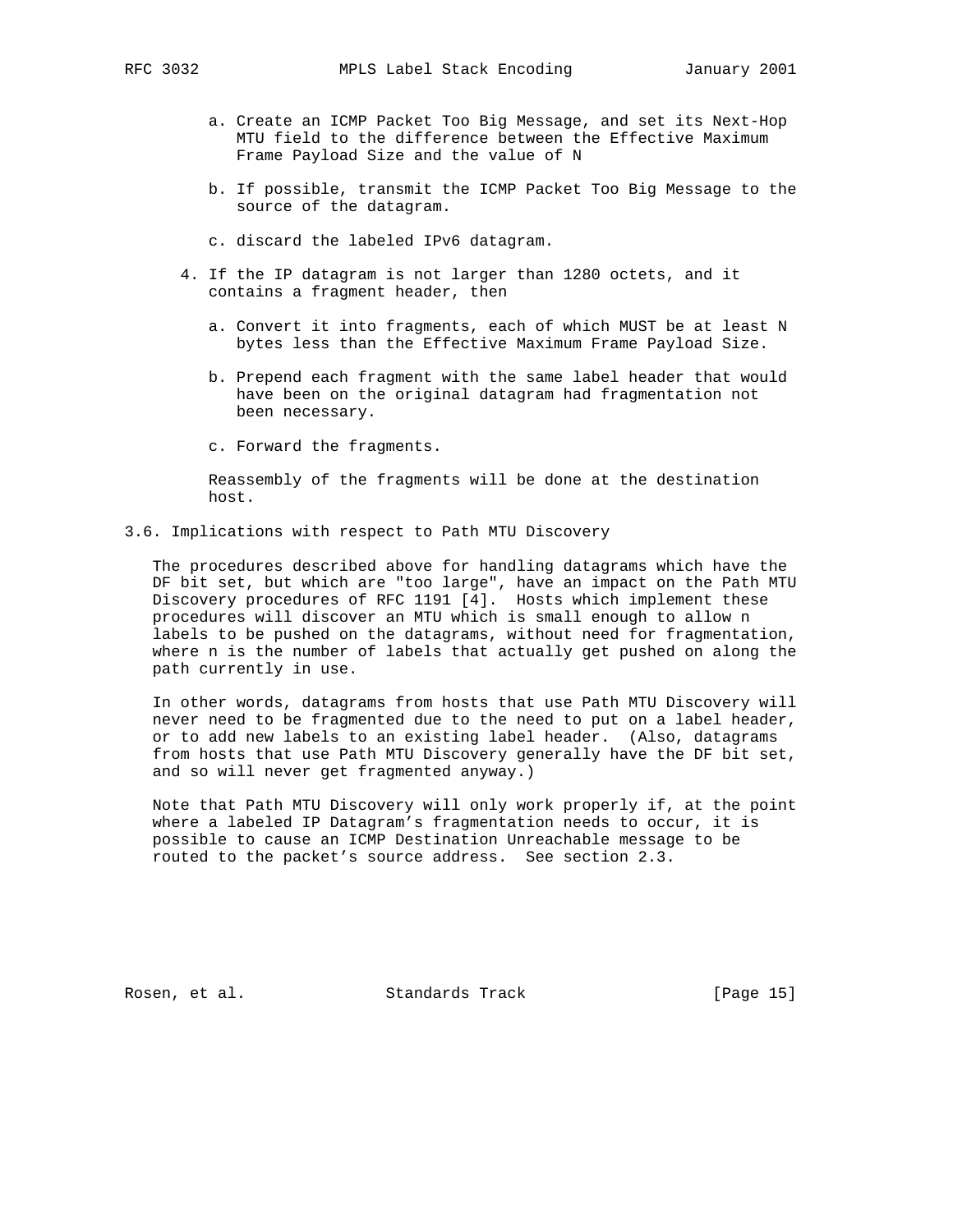If it is not possible to forward an ICMP message from within an MPLS "tunnel" to a packet's source address, but the network configuration makes it possible for the LSR at the transmitting end of the tunnel to receive packets that must go through the tunnel, but are too large to pass through the tunnel unfragmented, then:

- The LSR at the transmitting end of the tunnel MUST be able to determine the MTU of the tunnel as a whole. It MAY do this by sending packets through the tunnel to the tunnel's receiving endpoint, and performing Path MTU Discovery with those packets.
- Any time the transmitting endpoint of the tunnel needs to send a packet into the tunnel, and that packet has the DF bit set, and it exceeds the tunnel MTU, the transmitting endpoint of the tunnel MUST send the ICMP Destination Unreachable message to the source, with code "Fragmentation Required and DF Set", and the Next-Hop MTU Field set as described above.
- 4. Transporting Labeled Packets over PPP

 The Point-to-Point Protocol (PPP) [6] provides a standard method for transporting multi-protocol datagrams over point-to-point links. PPP defines an extensible Link Control Protocol, and proposes a family of Network Control Protocols for establishing and configuring different network-layer protocols.

 This section defines the Network Control Protocol for establishing and configuring label Switching over PPP.

4.1. Introduction

PPP has three main components:

- 1. A method for encapsulating multi-protocol datagrams.
- 2. A Link Control Protocol (LCP) for establishing, configuring, and testing the data-link connection.
- 3. A family of Network Control Protocols for establishing and configuring different network-layer protocols.

 In order to establish communications over a point-to-point link, each end of the PPP link must first send LCP packets to configure and test the data link. After the link has been established and optional facilities have been negotiated as needed by the LCP, PPP must send "MPLS Control Protocol" packets to enable the transmission of labeled packets. Once the "MPLS Control Protocol" has reached the Opened state, labeled packets can be sent over the link.

Rosen, et al. Standards Track [Page 16]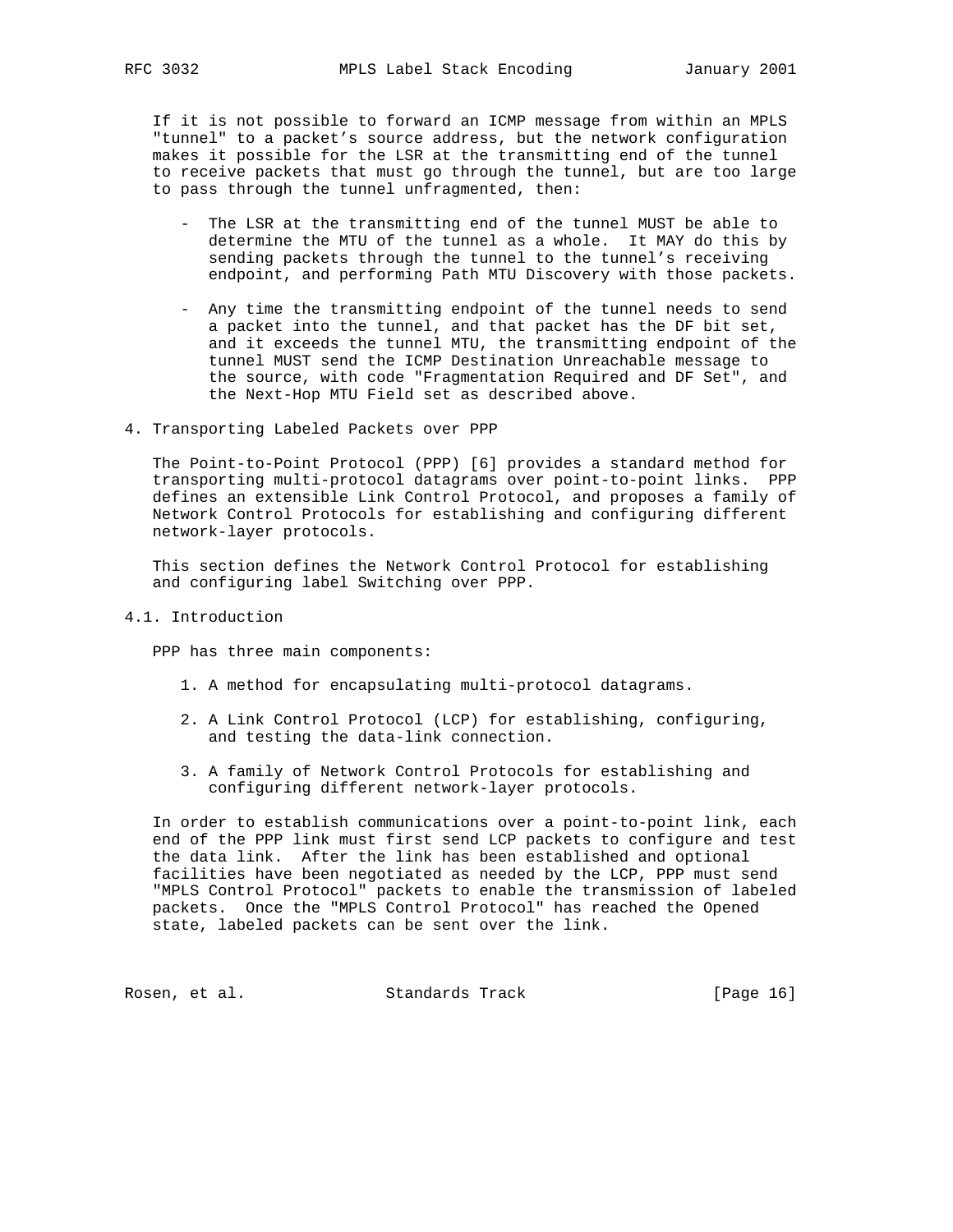The link will remain configured for communications until explicit LCP or MPLS Control Protocol packets close the link down, or until some external event occurs (an inactivity timer expires or network administrator intervention).

### 4.2. A PPP Network Control Protocol for MPLS

 The MPLS Control Protocol (MPLSCP) is responsible for enabling and disabling the use of label switching on a PPP link. It uses the same packet exchange mechanism as the Link Control Protocol (LCP). MPLSCP packets may not be exchanged until PPP has reached the Network-Layer Protocol phase. MPLSCP packets received before this phase is reached should be silently discarded.

 The MPLS Control Protocol is exactly the same as the Link Control Protocol [6] with the following exceptions:

1. Frame Modifications

 The packet may utilize any modifications to the basic frame format which have been negotiated during the Link Establishment phase.

2. Data Link Layer Protocol Field

 Exactly one MPLSCP packet is encapsulated in the PPP Information field, where the PPP Protocol field indicates type hex 8281 (MPLS).

3. Code field

 Only Codes 1 through 7 (Configure-Request, Configure-Ack, Configure-Nak, Configure-Reject, Terminate-Request, Terminate- Ack and Code-Reject) are used. Other Codes should be treated as unrecognized and should result in Code-Rejects.

4. Timeouts

 MPLSCP packets may not be exchanged until PPP has reached the Network-Layer Protocol phase. An implementation should be prepared to wait for Authentication and Link Quality Determination to finish before timing out waiting for a Configure-Ack or other response. It is suggested that an implementation give up only after user intervention or a configurable amount of time.

Rosen, et al. Standards Track [Page 17]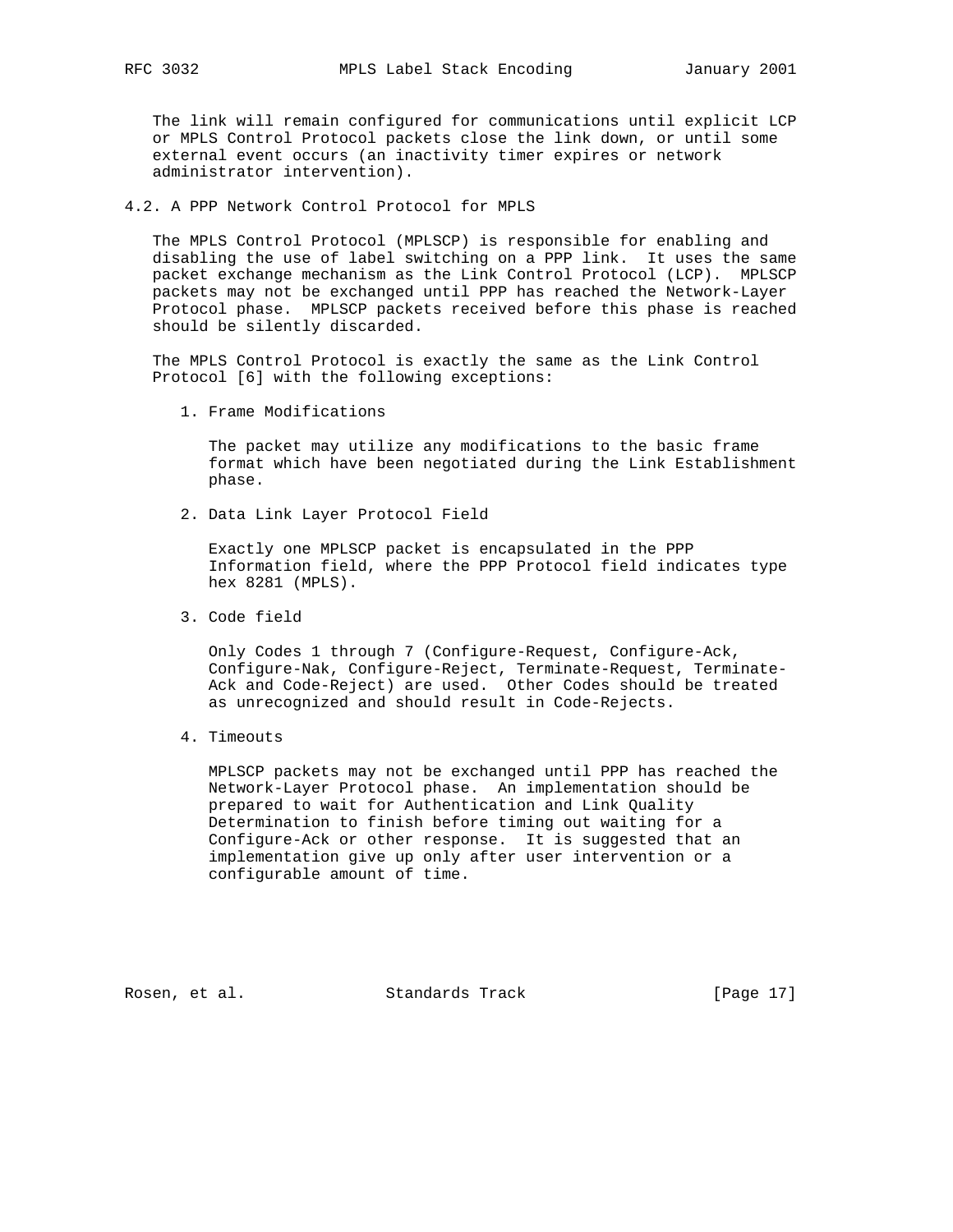5. Configuration Option Types

None.

4.3. Sending Labeled Packets

 Before any labeled packets may be communicated, PPP must reach the Network-Layer Protocol phase, and the MPLS Control Protocol must reach the Opened state.

 Exactly one labeled packet is encapsulated in the PPP Information field, where the PPP Protocol field indicates either type hex 0281 (MPLS Unicast) or type hex 0283 (MPLS Multicast). The maximum length of a labeled packet transmitted over a PPP link is the same as the maximum length of the Information field of a PPP encapsulated packet.

 The format of the Information field itself is as defined in section 2.

 Note that two codepoints are defined for labeled packets; one for multicast and one for unicast. Once the MPLSCP has reached the Opened state, both label switched multicasts and label switched unicasts can be sent over the PPP link.

4.4. Label Switching Control Protocol Configuration Options

There are no configuration options.

5. Transporting Labeled Packets over LAN Media

Exactly one labeled packet is carried in each frame.

 The label stack entries immediately precede the network layer header, and follow any data link layer headers, including, e.g., any 802.1Q headers that may exist.

 The ethertype value 8847 hex is used to indicate that a frame is carrying an MPLS unicast packet.

 The ethertype value 8848 hex is used to indicate that a frame is carrying an MPLS multicast packet.

 These ethertype values can be used with either the ethernet encapsulation or the 802.3 LLC/SNAP encapsulation to carry labeled packets. The procedure for choosing which of these two encapsulations to use is beyond the scope of this document.

Rosen, et al. Standards Track [Page 18]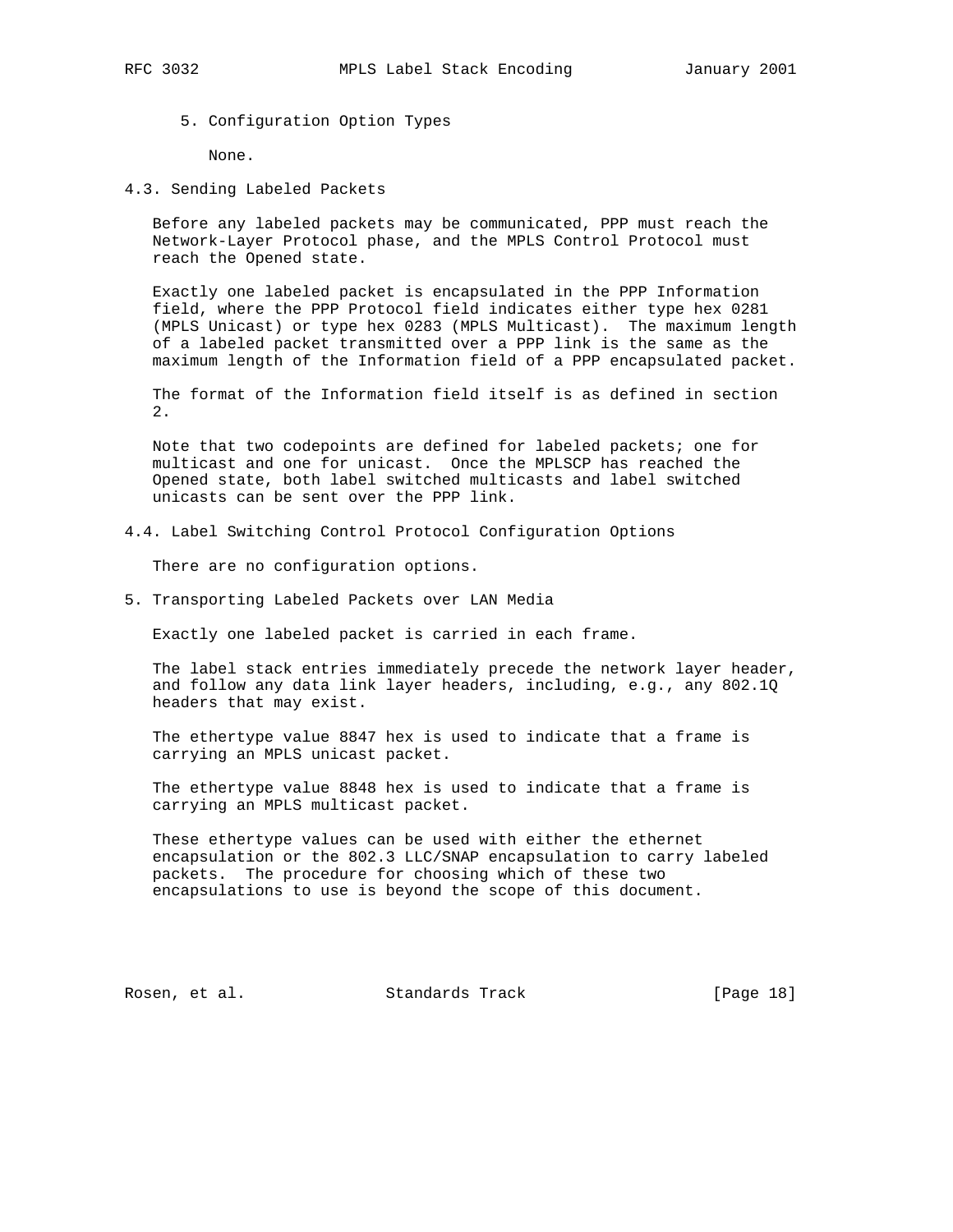#### 6. IANA Considerations

 Label values 0-15 inclusive have special meaning, as specified in this document, or as further assigned by IANA.

In this document, label values 0-3 are specified in section 2.1.

Label values 4-15 may be assigned by IANA, based on IETF Consensus.

7. Security Considerations

 The MPLS encapsulation that is specified herein does not raise any security issues that are not already present in either the MPLS architecture [1] or in the architecture of the network layer protocol contained within the encapsulation.

 There are two security considerations inherited from the MPLS architecture which may be pointed out here:

- Some routers may implement security procedures which depend on the network layer header being in a fixed place relative to the data link layer header. These procedures will not work when the MPLS encapsulation is used, because that encapsulation is of a variable size.
- An MPLS label has its meaning by virtue of an agreement between the LSR that puts the label in the label stack (the "label writer"), and the LSR that interprets that label (the "label reader"). However, the label stack does not provide any means of determining who the label writer was for any particular label. If labeled packets are accepted from untrusted sources, the result may be that packets are routed in an illegitimate manner.
- 8. Intellectual Property

 The IETF has been notified of intellectual property rights claimed in regard to some or all of the specification contained in this document. For more information consult the online list of claimed rights.

Rosen, et al. Standards Track [Page 19]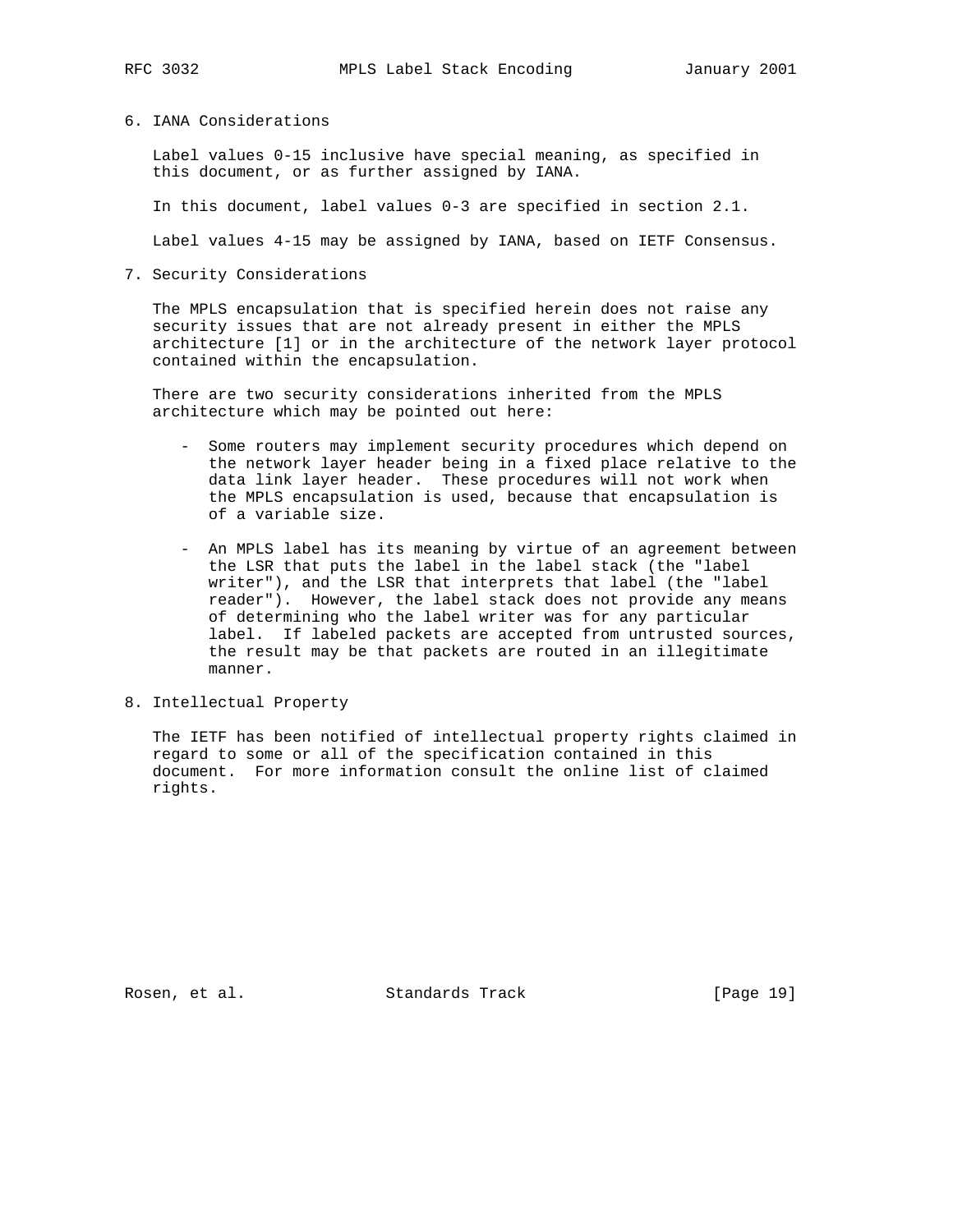9. Authors' Addresses

 Eric C. Rosen Cisco Systems, Inc. 250 Apollo Drive Chelmsford, MA, 01824

EMail: erosen@cisco.com

 Dan Tappan Cisco Systems, Inc. 250 Apollo Drive Chelmsford, MA, 01824

EMail: tappan@cisco.com

 Yakov Rekhter Juniper Networks 1194 N. Mathilda Avenue Sunnyvale, CA 94089

EMail: yakov@juniper.net

 Guy Fedorkow Cisco Systems, Inc. 250 Apollo Drive Chelmsford, MA, 01824

EMail: fedorkow@cisco.com

 Dino Farinacci Procket Networks, Inc. 3910 Freedom Circle, Ste. 102A Santa Clara, CA 95054

EMail: dino@procket.com

Rosen, et al. Standards Track [Page 20]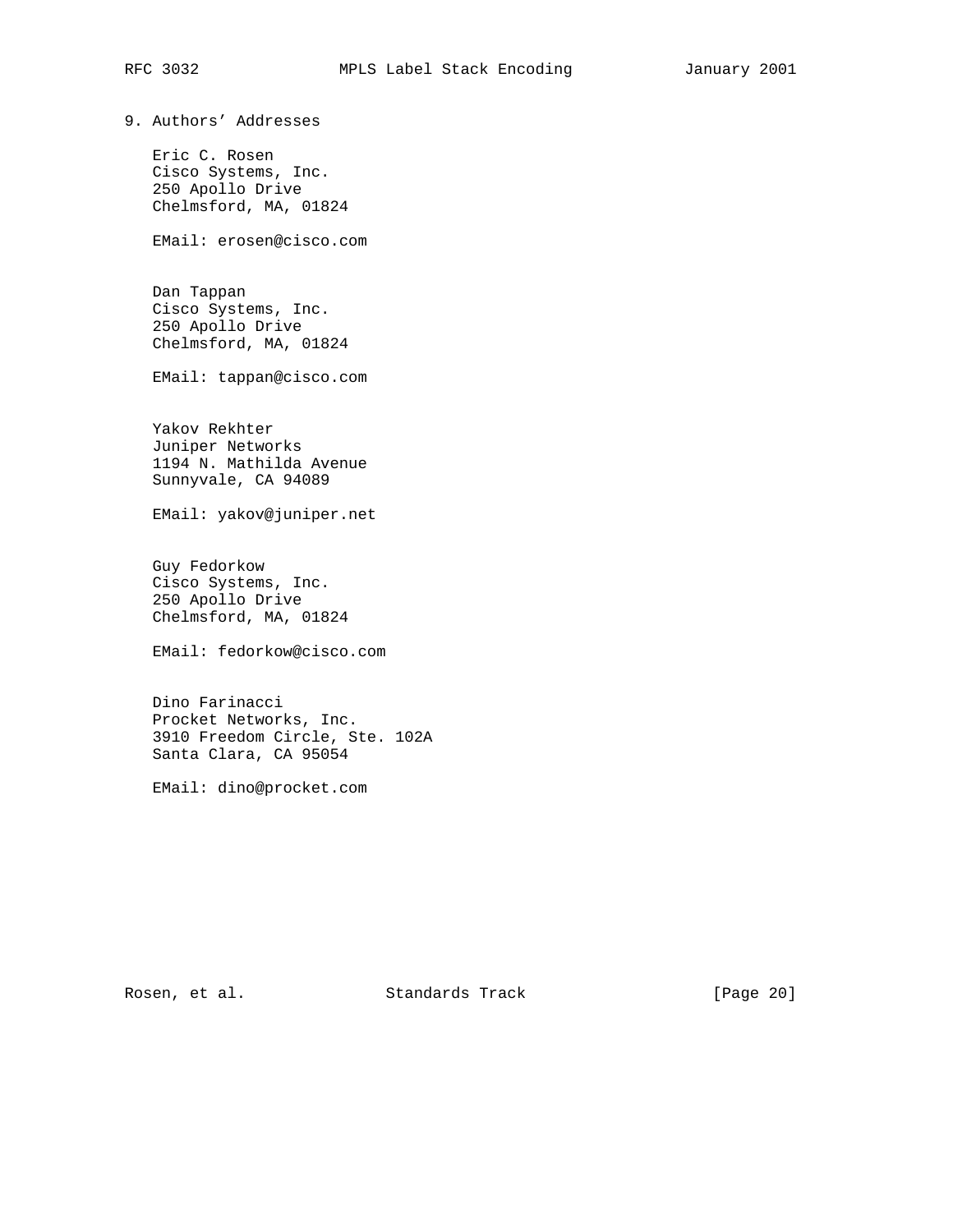Tony Li Procket Networks, Inc. 3910 Freedom Circle, Ste. 102A Santa Clara, CA 95054

EMail: tli@procket.com

 Alex Conta TranSwitch Corporation 3 Enterprise Drive Shelton, CT, 06484

EMail: aconta@txc.com

Rosen, et al. Standards Track [Page 21]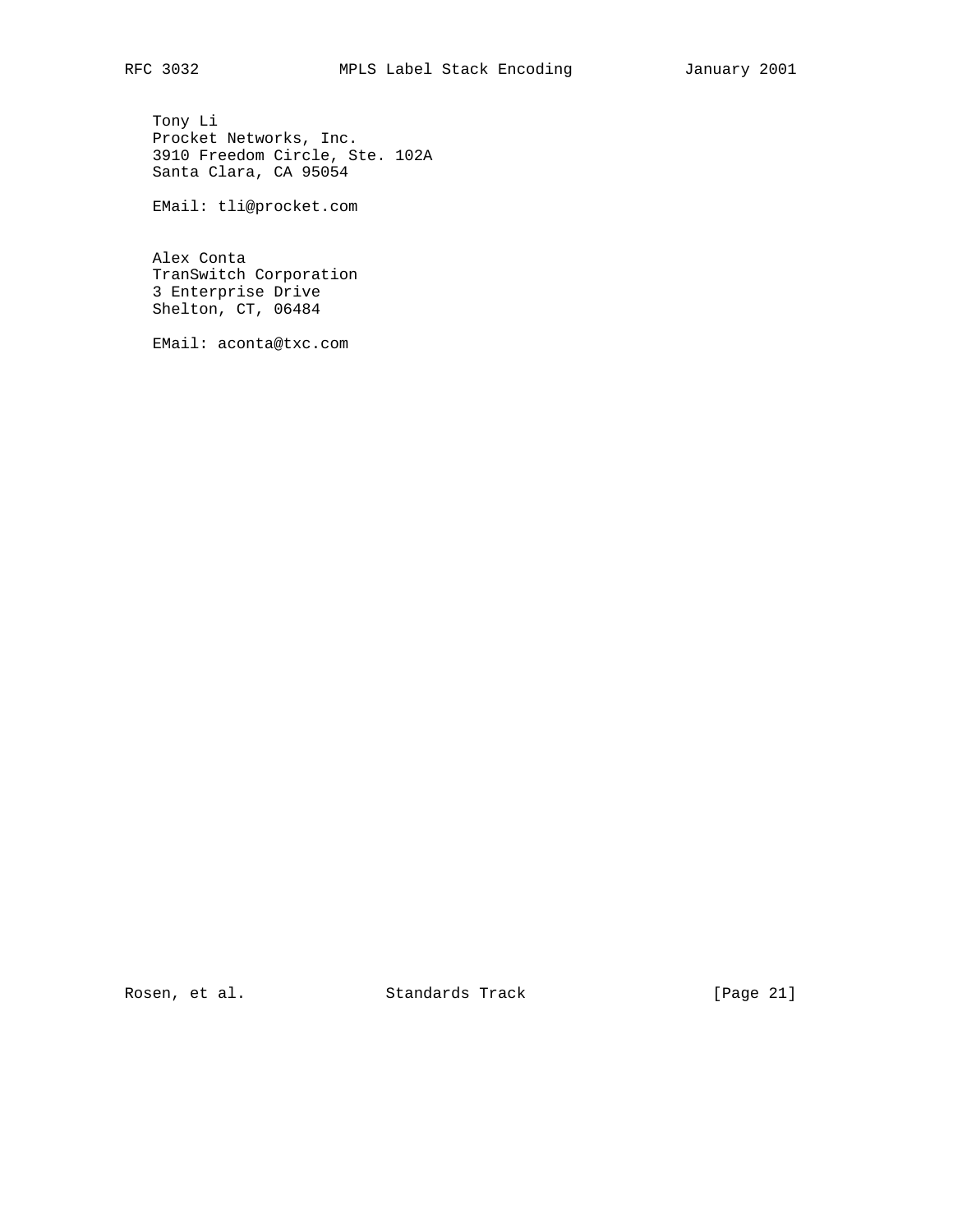10. References

- [1] Rosen, E., Viswanathan, A., and R. Callon, "Multiprotocol Label Switching Architecture", RFC 3031, January 2001.
- [2] Bradner, S., "Key words for use in RFCs to Indicate Requirement Levels", BCP 14, RFC 2119, March 1997.
- [3] Postel, J., "Internet Control Message Protocol", STD 5, RFC 792, September 1981.
- [4] Mogul, J. and S. Deering, "Path MTU Discovery", RFC 1191, November 1990.
- [5] Katz, D., "IP Router Alert Option", RFC 2113, February 1997.
- [6] Simpson, W., Editor, "The Point-to-Point Protocol (PPP)", STD 51, RFC 1661, July 1994.
- [7] Conta, A. and S. Deering, "Internet Control Message Protocol (ICMPv6) for the Internet Protocol Version 6 (IPv6) Specification", RFC 1885, December 1995.
- [8] McCann, J., Deering, S. and J. Mogul, "Path MTU Discovery for IP version 6", RFC 1981, August 1996.
- [9] Davie, B., Lawrence, J., McCloghrie, K., Rekhter, Y., Rosen, E. and G. Swallow, "MPLS Using LDP and ATM VC Switching", RFC 3035, January 2001.

Rosen, et al. Standards Track [Page 22]